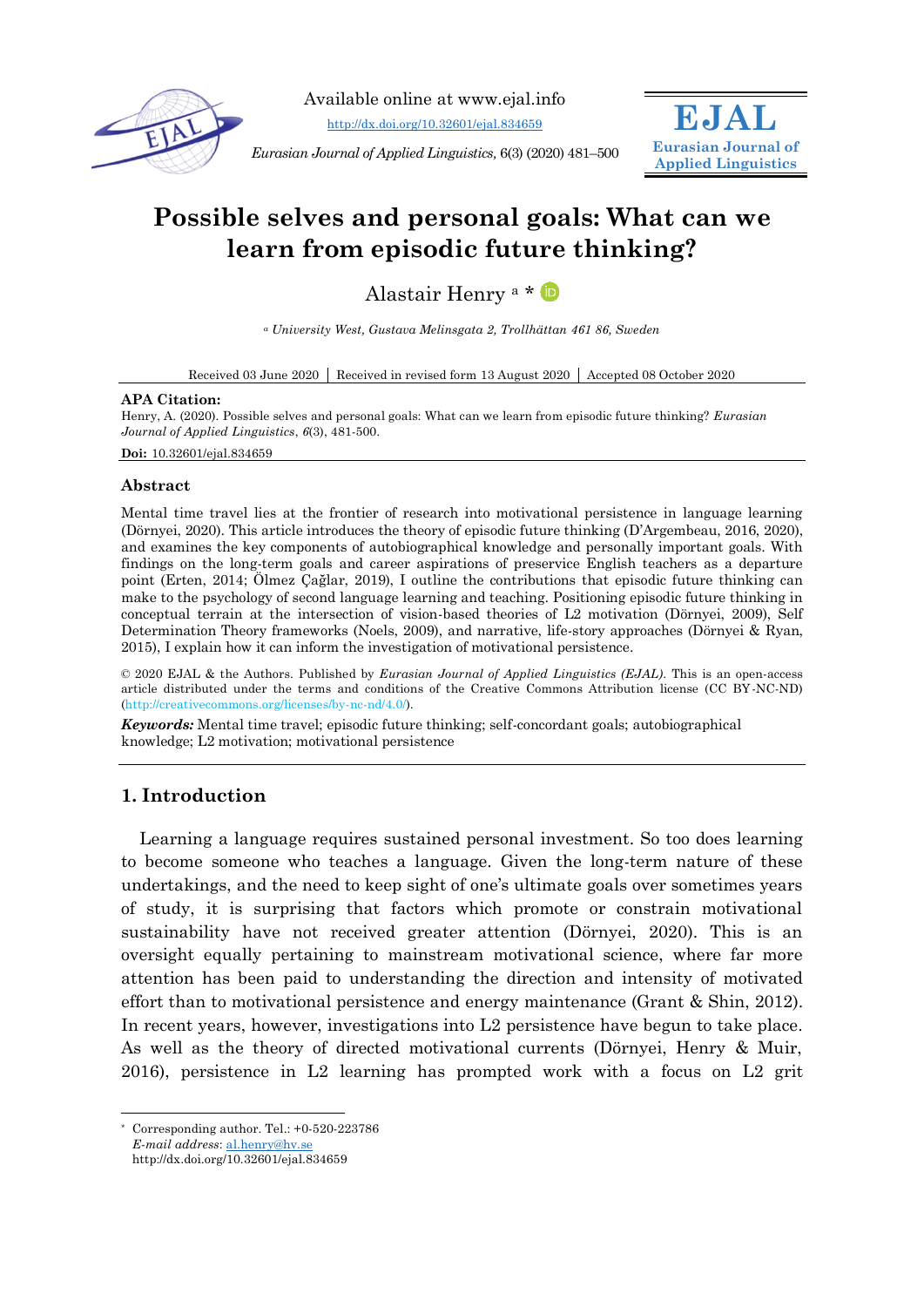(Teimouri, Plonsky, & Tabandeh, 2020), language mindsets (Lou & Noels, 2019), and language learners' regulatory orientations (Henry & Davydenko, 2020; Papi, Bondarenko, Mansouri, Feng, & Jiang, 2019). In this article I examine research into mental time travel and future-oriented thinking (Baumeister & Masicampo, 2010; Suddendorf & Corballis, 2007), and consider how the imagining of future events that have personal importance can support motivational persistence in L2 learning and teaching.

Episodic future thinking is a type of self-referential prospection (imagining future situations relating to one's self) that involves the mental simulation of events expected to happen in one's life (D'Argembeau, 2016, 2020). Structured around autobiographical knowledge (mental representations that involve personality-based preferences) and personally important goals, episodic future thinking enables a person to pre-experience an anticipated event before it happens. Because imagined events that align with a person's self-knowledge, important goals, and life expectations can feel more "real" than other types of mental image, episodic future thinking can be a powerful form of prospection (Ernst & D'Argembeau, 2017). Phenomenologically akin to the experiences conceptualized to influence behavior in Markus and Nurius' (1986) theory of possible selves, episodic future thinking is hypothesized to play an important role "in guiding and motivating actions to bring about desired future states" (D'Argembeau, 2020, p. 362). Paying particular attention to the role ascribed to personal or "self-concordant" goals (Ernst, Philippe & D'Argembeau, 2018), and aligned with Dörnyei's (2020) conceptualizations of persistence in L2 learning, I offer insights into the central dimensions of the theory and explain how it can support our understanding of long-term motivation. Since this article forms part of a special issue dedicated to the memory of the journal's founding editor, Professor İsmail Hakkı Erten, it is fitting that this exploration should begin with research into preservice EFL teachers' professional aspirations that he initiated.

# **2. The hopes and goals of Turkish EFL teachers**

Although İsmail Hakkı Erten was perhaps best known for his work on attribution and academic self-concept (e.g., Erten, 2015a; Erten & Burden, 2014), he was also involved in important research into preservice teachers' motivations for teaching (Erten, 2014, 2015b; Ölmez Çağlar, 2019; Ölmezer Öztürk, 2015). In this work, Erten and his students were interested in understanding how preservice EFL teachers viewed their professional futures, and why they had chosen language teaching as a career path.

In a study investigating the motivation of preservice teachers of English at Çanakkale Onsekiz Mart University, Erten (2014) collected data using an instrument containing open-ended questions. With the objective of casting light on the reasons why his participants had opted for a career teaching English, Erten carried out a sequence of content analyses. Drawing on a long tradition of research highlighting intrinsic, extrinsic, and altruistic motivations as the primary groups of reasons why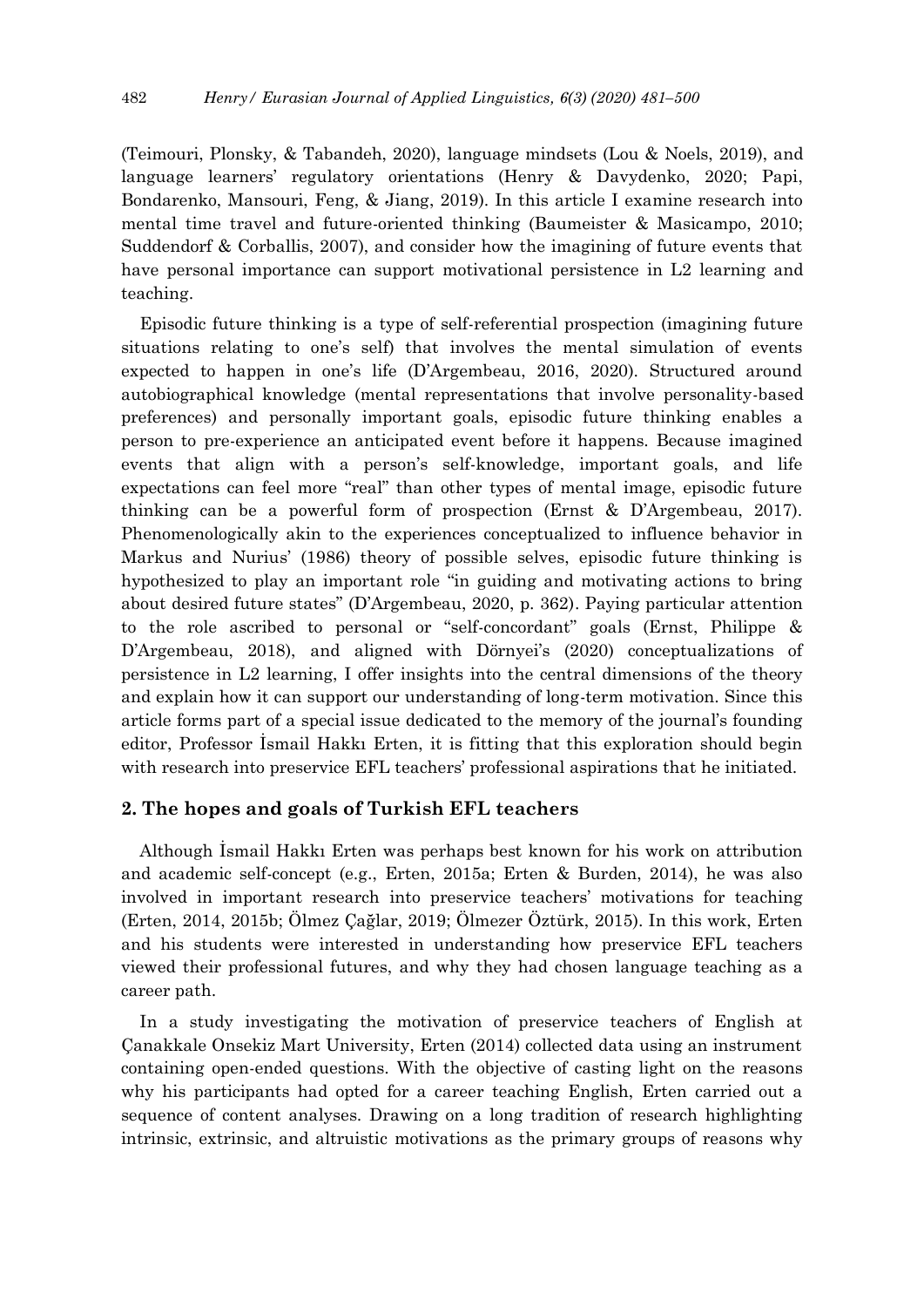people take up teaching careers (see e.g., Brookhart & Freeman, 1992; Richardson & Watt, 2005, 2006), analysis revealed 20 different reasons. *Intrinsic reasons* were those most frequently reported. Indeed, 60% of all responses fell within this category. While *extrinsic reasons* accounted for 37% of the reasons, just 3% of reasons were grouped as *altruistic*. In the intrinsic category, five specific motivations could be discerned: interest in the field, perceived success in the field, love of teaching, teaching as a longterm goal, and fulfilling future development. Reflecting on these findings—and their importance for language teacher education in Turkey—Erten (2014) noted how "it is obvious that participants in this study like teaching and hope to have a successful life out of something they enjoy doing" (p. 40).

Under Erten's supervision, Ölmez Çağlar (2019) continued the investigation of preservice teachers' career aspirations. Inspired by the work of Kubanyiova (2009, 2014) and Hiver (2013), and using a multiphase mixed methods design, she explored the relationships between possible language teacher selves, motivations for teaching English, and the self-efficacy beliefs of students at twelve universities. Findings showed that study participants had highly developed and clearly-structured ideal, ought-to, and feared language teacher selves. Ideal selves predicted greater autonomous motivation for teaching English, which in turn predicted higher levels of self-efficacy. Examining participants' ideal teacher selves, Ölmez Çağlar found that they tended to reference personal qualities associated with longer-term goals. While some of these qualities involved a dedication to teaching, and being a creative, knowledgeable and successful professional, others were relationally-framed and encapsulated aspirations to be inspiring and student-centered in teaching. Reflecting on these results, Ölmez Çağlar emphasized the importance of preservice teachers' possible selves in shaping career aspirations and, like Erten (2014), the promising nature of the findings for EFL teacher education in Turkey.

#### **3. How sustainable is initial motivation?**

As these findings demonstrate, preservice teachers can begin their education with positive views of the future. For the participants in Erten and Ölmez Çağlar's studies, teaching English was a long-term goal which held the offer of a personally fulfilling career. Motivated by largely intrinsic reasons, these preservice teachers imagined themselves engaging in meaningful and enjoyable activities. They also imagined being engaged in career development and understood how in-service training could support professional competence, and thus fulfil the promise of a sustainable and successful career. At the same time, it is also clear from these studies that intrinsic motivation at the outset of a program of study, and the envisioning of a desired future state as a successful teacher, might not be sufficient in guiding behavior towards the achievement of long-term goals over the years of study needed to gain a teaching qualification.

As indicated in the introduction to this article, the theory of episodic future thinking suggests that a person's aspirations and intrinsic goals may be effective in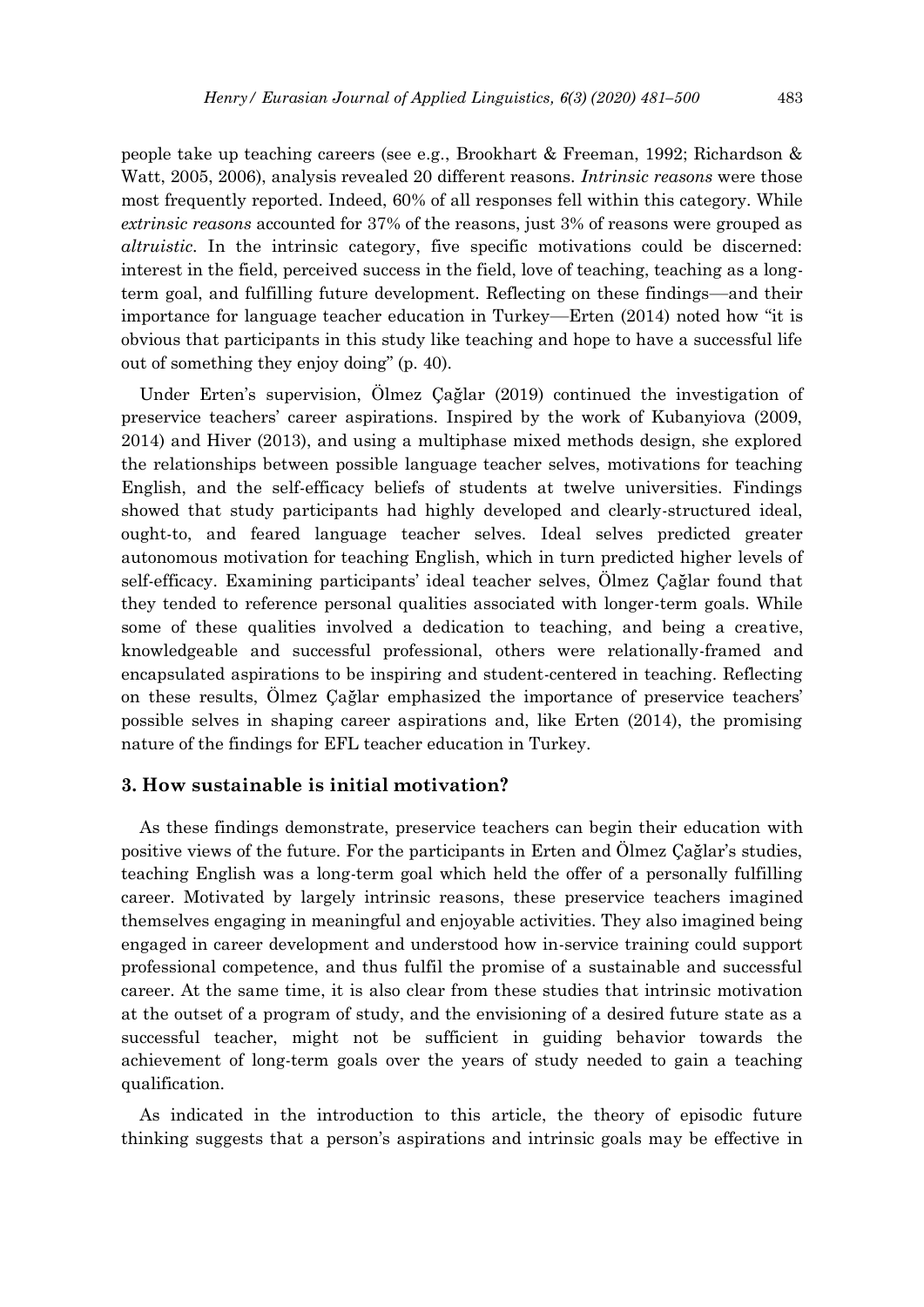sustaining motivated behavior to the extent that they become integrated parts of an imagined personal future and are aligned with personally important values and central dimensions of personality (Ernst & D'Argembeau, 2017; Ernst et al., 2018; Ernst, Scoboria & D'Argembeau, 2019). To understand these contentions, and to appreciate their relevance to sustainable motivation, I first outline the theory of episodic future thinking, and in particular the role played by personal goals in the simulation of future events in a person's life (D'Argembeau, 2016, 2020). Then, I suggest ways in which insights from D'Argembeau's work can be used in developing understandings of motivational persistence among people who embark on the process of learning a foreign language or becoming a teacher of a foreign language. I begin, however, by looking at how the simulation of future events is part of the human capacity for mental time travel (Michaelian, Klein & Szpunar, 2016).

### **4. Mental time travel**

Episodic future thinking (D'Argembeau, 2016, 2020) is part of the theorizing of human memory (Szpunar, 2010). Memory operates in systemic forms. While enduring facts about the world are stored in a *semantic system*, an *episodic system* facilitates the conscious recollection of past events through processes of retrospective mental time travel. Interestingly, evidence suggests that the episodic system is not only involved in retrospective time travel. In addition to creating images of events which have already taken place, the episodic system is also believed to be involved in *prospective* forms of mental time travel (time travel oriented towards the future) (Suddendorf & Corballis, 2007). Whether an event is experienced (in retrospective mental time travel) or anticipated (in prospective travelling), both forms of mental time travel involve acts of conscious simulation:

> Conceiving of future events, of course, involves a process of active construction of events that have not yet occurred, but the more general process of mental time travel highlights the evidence that episodic memory, too, is better conceived as a conscious act of construction, rather than a faithful re-enactment of the past. (Suddendorf, Addis, & Corballis, 2009, p. 1317)

The ability to simulate future events based on information from the past is hypothesized to be one of the core ingredients of human thought (Suddendorf & Corballis, 2007). As is widely recognized, mental time travel involves the construction of temporal sequences. In its prospective forms, mental time travel facilitates the simulation of realities, and the visualization of possibilities (Michaelian et al., 2016). In relation to social interaction most particularly, it enables the individual to make evaluations about alternative scenarios for future outcomes (Baumeister & Masicampo, 2010). Seen in this way, the goal of prospection is not so much to predict how things are likely turn out. Rather, it is to "anticipate situations in which multiple outcomes are possible", and to "steer events toward the more desirable outcomes" (Baumeister, Hofmann, Summerville, Reiss, & Vohs, 2020, p. 2).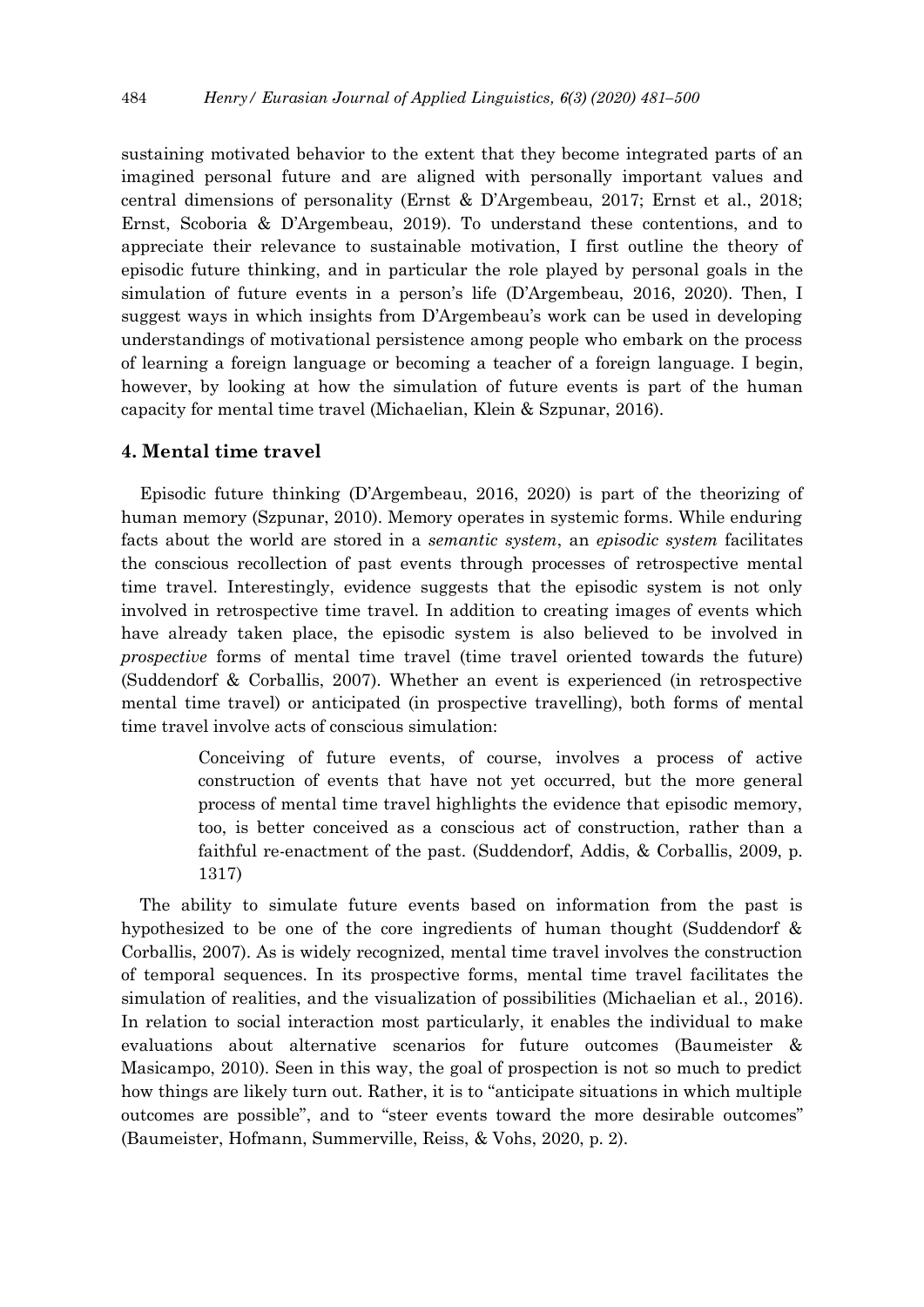#### **5. Episodic future thinking**

Future-oriented mental time travel can take different forms (Michaelian et al., 2016). It can be related to the world in general, and to particular others in the social environment. It can also involve the individual's own personal future. In this sense, it is *autobiographical* in nature. One particular type of autobiographical prospection is episodic future thinking (D'Argembeau, 2016, 2020). Episodic future thinking refers to "the mental simulation of unique (one-time) events that might happen in one's personal future" (D'Argembeau, 2016, p. 200). It enables us to pre-experience an anticipated event, and to try out and experience different possibilities for the future.

In episodic future thinking, the pre-experiencing of a self-relevant event involves the individual as a character who plays a central role in a mentally simulated situation. The mental constructions of autobiographical future events will also include the actions that the individual imagines being involved in. The scenes that are played out in the mind's eye will additionally include images of particular features of the setting, the other characters involved, and the interactions that take place between the various individuals (D'Argembeau & Van der Linden, 2004).

While it is possible to imagine the self as an actor in *any* mentally simulated situation or scene, research into episodic future thinking suggests that mental constructions of event representations are rarely random. Rather, the events in which we tend to imagine ourselves as protagonists are generally those that are personally important. In processes of *event selection*—the 'choosing' of the scenes that are played out in the mind—the conjuring of a scene is guided by the interconnected operation of autobiographical knowledge and personal goals (D'Argembeau, 2016, 2020).

Building on some two decades of research into mental prospection (D'Argembeau, Comblain, & Van der Linden, 2003; D'Argembeau & Mathy, 2011; D'Argembeau & Van der Linden, 2004, 2007, 2012; Jeunehomme & D'Argembeau, 2019; Lehner & D'Argembeau, 2016), D'Argembeau's key contention is that for an event to be experienced as being a part of the individual's personal future, and to function effectively in guiding behavior (i.e. being frequently selected), it has to be integrated with *autobiographical knowledge*. Autobiographical knowledge refers to mental representations that involve personality-based preferences (e.g., for solitude or independent endeavor), general events expected to be encountered in life (e.g., graduation, marriage), and future life periods (e.g., parenthood, middle age, elderly life) (D'Argembeau, 2016, 2020; Ernst et al., 2019). Events that are linked with autobiographical knowledge are more likely to engender a sense that they are "real" (Ernst & D'Argembeau, 2017; Scoboria, Mazzoni, Ernst, & D'Argembeau, 2020). In addition to autobiographical knowledge, event selection is also influenced by the individual's *personal goals*. Goals are cognitive representations of desired states, or hoped-for outcomes (Austin & Vancouver, 1996). Personal goals involve objectives which have particular significance for the individual (D'Argembeau, 2016, 2020). Mental representations that are structured around personal goals are hypothesized to have greater influence on goal pursuit (Ernst et al., 2018).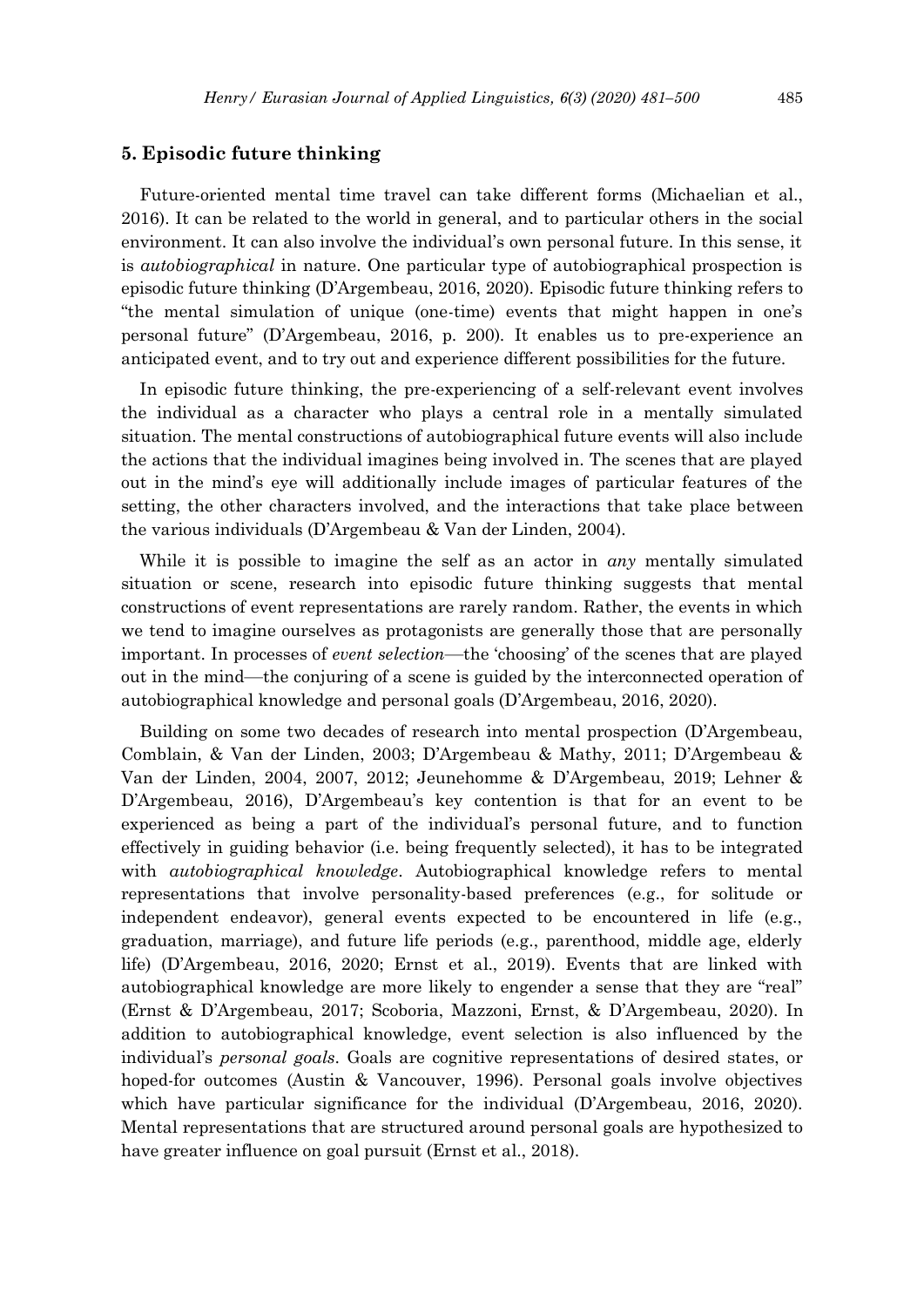In D'Argembeau's (2016, 2020) conceptualization of episodic future thinking, autobiographical knowledge and personal goals are linked together. Future-oriented images relate to the type of person that the individual hopes to become (e.g., relational and professional identities, as a mother and a teacher), and to the life achievements that they hope to accomplish (e.g., marriage, career success, parenthood, healthy old age). Explaining how episodic future thinking functions in steering behavior, D'Argembeau (2020) describes how personal goals influence the construction of event representations and, in turn, how these representations support and sustain goal pursuit:

> …. episodic future thinking allows the detailed representation of specific events, plans, and outcomes that are related to higher-order personal goals, which are represented at the level of the autobiographical knowledge base and conceptual self. Thus, an important function of episodic future thinking may be to provide a detailed (quasi-experiential) representation or simulation of what it would be like to be in a desired end-state, and to mentally try out various steps and envisage potential obstacles in achieving this state. According to this view, personal goals drive and constrain future event representations, which in turn motivate and guide goal pursuit. (pp. 361–362)

Further, research by Ben Malek, Berna, and D'Argembeau (2017, 2018) indicates that people mentally construct life periods within which a particular event is placed, and that the construction of these autobiographical phases is similarly determined by personal goals. For example, the personal goal of marriage can function to delineate a particular period in a person's mental timeline. In turn, this can function to determine the subsequent spacing of other associated events. Thus, while "goals may drive the construction of a personal timeline, composed of anticipated autobiographical periods", a personal timeline can serve "to temporally organize episodic future thoughts" (Ben Malek et al., 2018, p. 203).

Given the role that episodic future thinking is hypothesized to play in steering goalfocused behavior and in the mental mapping of event sequences, an important strand of D'Argembeau's work has involved closer investigation of the functions and influences of personal goals (Ernst et. al., 2018). However, before reviewing this research, and assessing the implications for persistence in L2 learning, it is worthwhile taking a step back to consider more broadly the qualities of goals which are personally important.

# **6. Goal self-concordance**

In pioneering work into the qualities of people's important goals, Sheldon and Elliot (1998) arrived at the conclusion that even if a goal is self-generated (i.e., autonomous), it might not *feel* truly personal. Recognizing that self-initiated goals can differ in the degree to which they align with a person's values and aspects of personality—all goals are *not* created equal (Ryan, Sheldon, Kasser, & Deci, 1996)—Sheldon and Elliot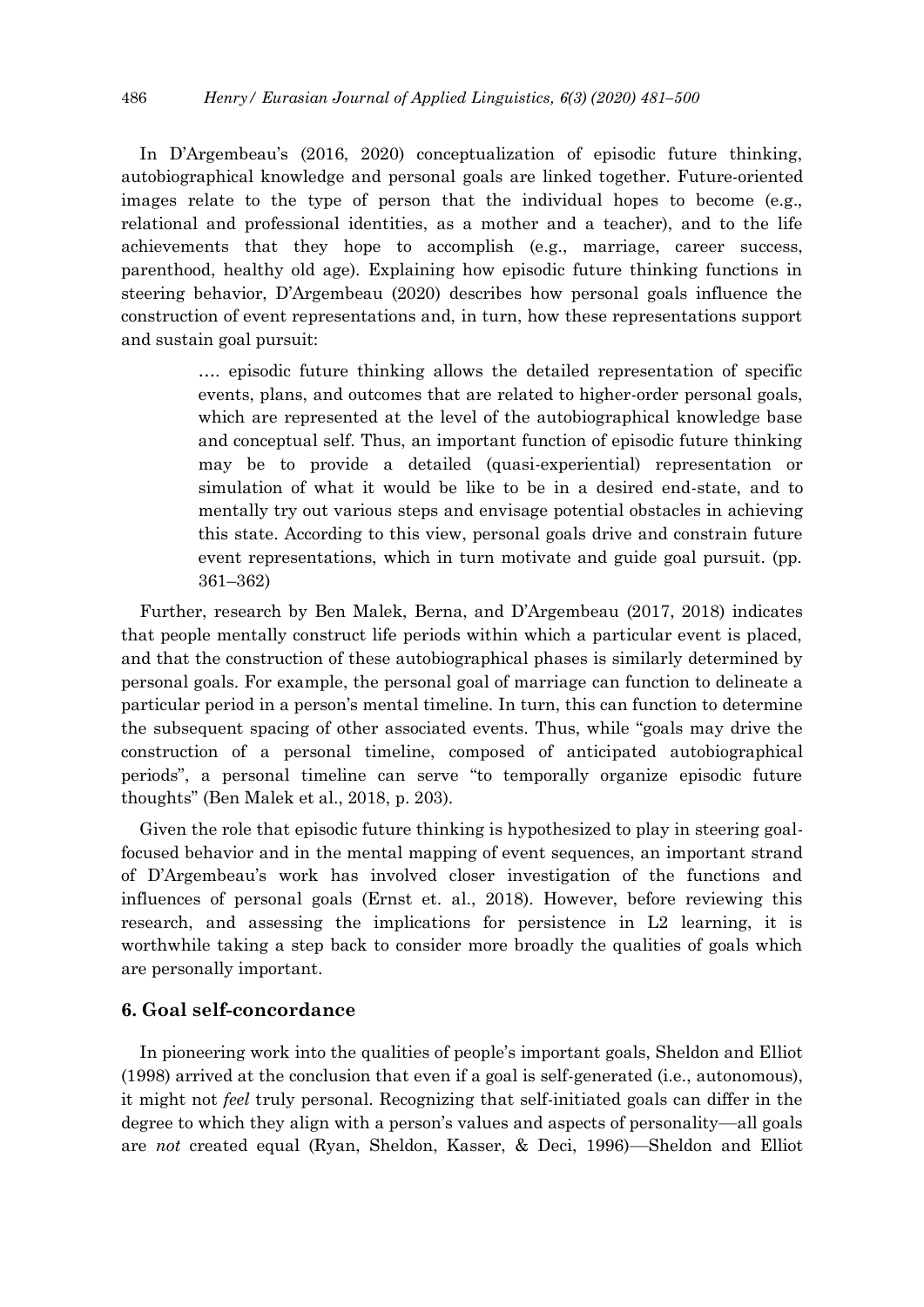(1998, 1999) developed a model of *goal self-concordance*. An extension of Deci and Ryan's (1985) theory of self-determination (SDT), self-concordance indexes the degree of personal ownership that people experience in relation to a self-generated goal.

In SDT, qualitative differences in people's motivation are conceptualized as existing on a continuum that ranges from controlled, non-internalized motivations (where actions are coerced, or carried out in order to avoid guilt), to autonomous, fullyinternalized and self-determined motivations (where actions are perceived as valuable, or are done because they are enjoyable) (Ryan & Deci, 2017). The ownership of a goal—that is to say, the degree to which it aligns with a person's deeper values and aspirations—has particular importance in relation to longer-term undertakings. In line with the theory of goal self-concordance, it is not enough that a goal is autonomously generated or self-determined for it to be effective in supporting sustained endeavor. Rather, in order for motivation to endure over time, a goal needs also to be personally meaningful (Sheldon, 2014).

At the outset of research into the quality and effects of personal goals, Sheldon, Elliot and their colleagues focused on idiographic goals—goals that study participants themselves had identified as being important—as opposed to goals pre-defined by a researcher. Findings from this early research showed that goals which people experienced as autonomously generated were associated with positive outcomes. Conversely, goals that were experienced as externally controlled were associated with negative outcomes (Elliot, Sheldon & Church, 1997; Sheldon, 1995; Sheldon & Kasser, 1995). Moreover, it was found that when participants pursued goals that did not appear to be self-generated, they were likely to be less creative, and less open to new experiences. They were also more likely to experience conflicts between different liferoles. Interpreting these results, the concept of self-concordance was used to refer to goals more closely aligned with aspects of personality, and more generally relevant to personal growth. Goals that lacked a similar fit were referred to as non-concordant (Sheldon & Kasser, 1998; Sheldon & Elliot, 1998, 1999).

Examining goal pursuit in longitudinal designs, Sheldon and his colleagues found that people with self-concordant goals and those with non-concordant goals might not experience initial differences in goal-directed energy. However, over time, the effort of those pursuing non-concordant goals could begin to wane. Further, while at the outset of a course of action these people believed that they would be able to try hard, because their efforts were steered in directions not of their own choosing, energized goalpursuit became difficult to sustain (Sheldon & Elliot, 1998; Sheldon & Kasser, 1998). Subsequent studies have shown, for example, how students with self-concordant goals can be more successful in achieving their goals compared to counterparts with nonconcordant goals (Sheldon & Elliot, 1999; Sheldon & Houser-Marko, 2002; Sheldon & Kasser, 1998). In an intervention study where participants identified goals for a semester, and were then coached on goal-pursuit strategies, findings showed that goal attainment was boosted only for participants whose initial goals were more selfconcordant (Sheldon, Kasser, Smith & Share, 2002). In another study where physical health was in focus, participants who possessed self-concordant goals when enrolling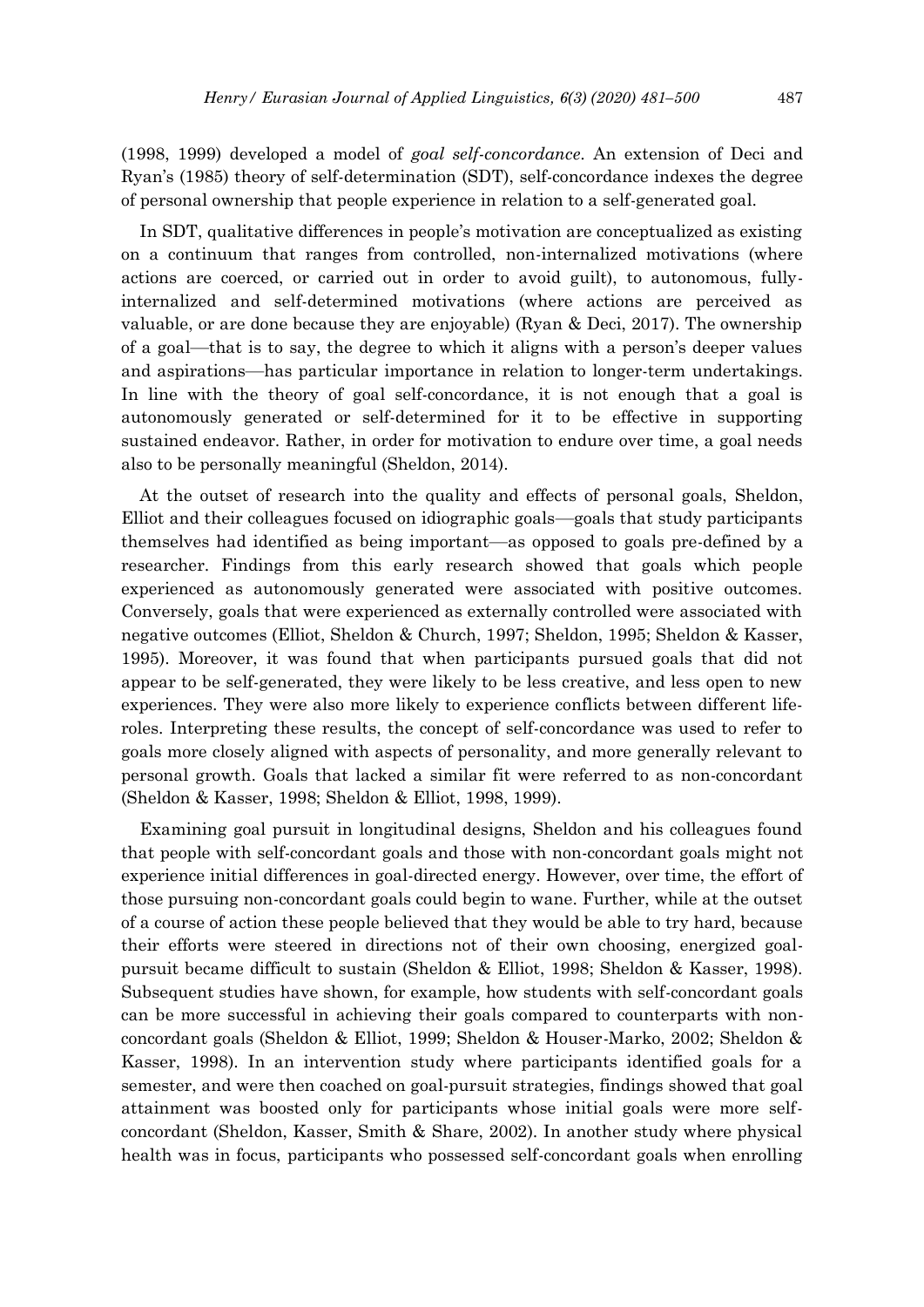at a health club were more likely to still hold a membership two years later (Bailis & Segall, 2004).

Longitudinal research has also focused on the effects that goal self-concordance can have on well-being. While Sheldon and Houser-Marko (2002) found that study participants who pursued self-concordant goals experienced greater happiness when a goal was achieved, Sheldon and Cooper (2008) were able to show how the well-being of participants who pursued goals that were matched with self-construal dispositions tended to increase over time. In a study by Sheldon and Schuler (2011), participants with self-concordant goals reported higher levels of motivation, with goal selfconcordance being additionally associated with enhanced well-being.

Beyond Sheldon's own work, other researchers have demonstrated the importance of having self-concordant goals. Research has shown how self-concordant goals promote effective regulation, support implementation intentions, and are more frequently rehearsed (see e.g., Carraro & Gaudreau, 2011; Higgins, 1996; Koestner, Otis, Powers, Pelletier, & Gagnon, 2008; Milyavskaya, Inzlicht, Hope, & Koestner, 2015). For example, in a three-year longitudinal study of Finnish upper secondary students' school engagement, Vasalampi, Salmela-Aro, and Nurmi (2009) could show that when achievement goals were also self-concordant, greater effort was invested in attaining the goal, which was revealed in enhanced goal-directed progress and increased engagement.

#### **7. Self-concordant goals and episodic future thinking**

To return to D'Argembeau's work on episodic future thinking, in a study exploring the influence of motivational sources underlying goal pursuit, connections between goal types (self-concordant and non-concordant) and mental representations of associated future events were investigated (Ernst et al., 2018). In this study, participants were invited to identify six personal projects associated with different goal orientations. They were told that three of these projects should be primarily driven by self-concordant motives, and that the other three should be driven by nonself-concordant motives. Next, participants were asked to generate a future event association for each of these six goals. Having generated the six future events, participants were then asked to imagine each event with as much elaboration as possible, and to include detail about, for example, location, actions, people, objects, and emotions.

Comparing the qualities of prospective thinking prompted by these varying goals, findings showed that goal self-concordance facilitated the imagining of future events, and that it could enhance the sense of "realness" attaching to a mental image. When a future event was connected with a self-concordant goal, the sense of pre-experiencing the imagined event tended to be stronger. So too did the belief that the event would actually occur. Moreover, future events associated with self-concordant goals were also rated as more effectively fulfilling the basic psychological needs of autonomy, competence and relatedness (Ryan & Deci, 2000) than was the case for events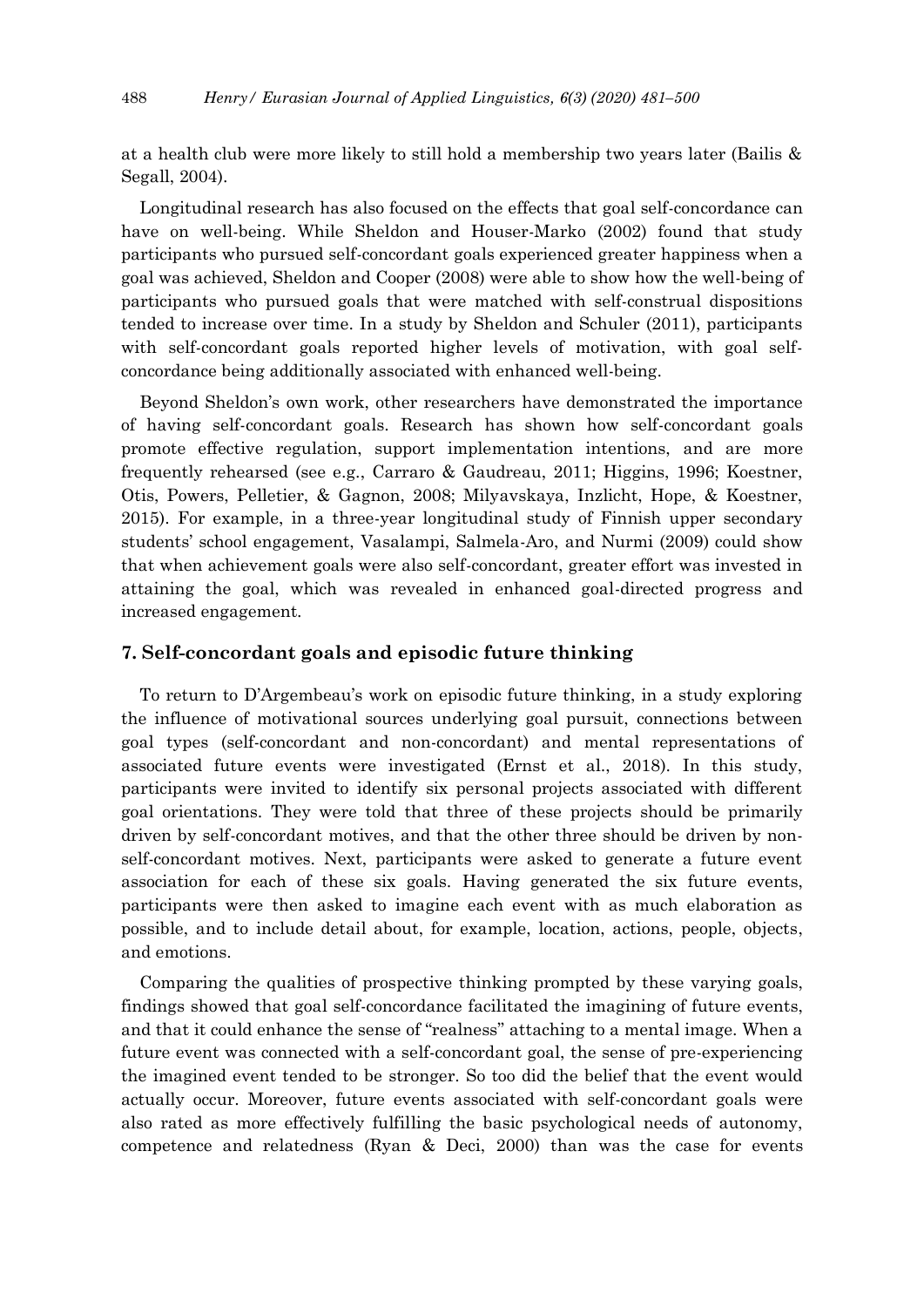associated with goals that lacked self-concordance. Similarly, there was also a stronger sense of the imagined event being integrated with identity motives, such as self-esteem, self-efficacy, distinctiveness, belonging, and meaning. Further, the connection of the imagined event with a self-concordant goal also strengthened the emotional loading of the event, and the emotional intensity of future thoughts.

Reflecting on the finding that goal self-concordance may enhance the feeling of pre-experiencing the future, and linking this result to the central concept of autobiographical knowledge (D'Argembeau, 2016, 2020), Ernst and colleagues (2018, p. 33) offer three propositions about why the imagining of a self-concordant future event can positively influence behavior directed to goal pursuit:

- The connection with autobiographical knowledge may contribute to the personal ownership of imagined events. This can have the effect that the represented content is perceived as referring to something actually happening in the individual's personal future.
- The sense of realness that can attach to an imagined event may increase motivation. It can support and guide actions towards attaining desired future states.
- Goal self-concordance may increase the subjective value of imagined events. This can promote regulation, and lead to goal achievement.

Concluding their article, Ernst et al. (2018) identify three avenues for continued research into the role of goal self-concordance in episodic future thinking: investigation of the *adaptive function* of episodic future thinking in goal pursuit, consideration of whether self-concordance influences event representations that encompass *process simulations*, and exploration of how the self-concordance of imagined future events can be enhanced through *focused interventions*.

#### **8. Exploring motivational persistence in L2 learning and teaching**

Mental time travel and self-referential thinking form a vibrant area within the psychology of the imagination (Michaelian et al., 2016). Doubtless work will be carried out within each of the avenues identified by Ernst and her colleagues (2018). In our field however, mental time travel provides a novel lens through which motivational persistence can be explored (Dörnyei, 2020). While episodic future thinking and goal self-concordance can provide important components in broadly-scoped programs exploring perseverance in L2 learning—for example in conjunction with regulatory orientations (Papi et al., 2019) or language mindsets (Lou & Noels, 2019)—in the sections that follow I outline three more narrowly-focused directions for investigating durability in L2 motivation. *First*, research could investigate the adaptive processes associated with mental time travel and the pursuit of self-concordant goals in L2 learning, and the qualities of the motivated behaviors with which they are linked. *Second*, given the paucity of research into the imagery content of idealized representations of future language use, and the long-standing recognition of the need for ideal L2 selves to contain process imagery, research could investigate the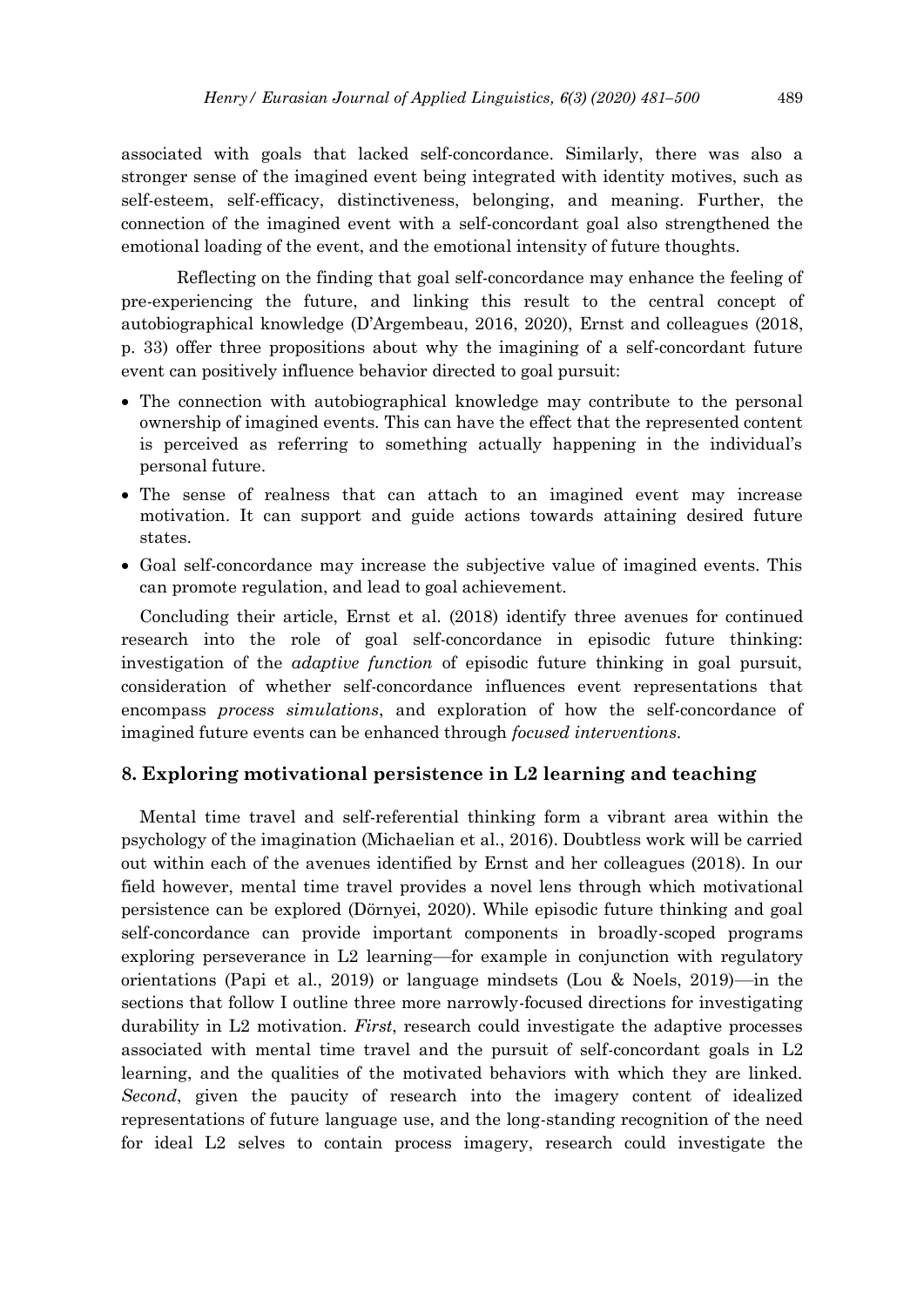construal characteristics of possible selves that are closely associated with personally important goals. *Finally*, given the extensive work so far carried out in developing programs of imagery training and vision-based interventions, research could investigate the ways in which autobiographical knowledge and goal self-concordance can be incorporated into motivation-enhancing frameworks.

#### *8.1. Adaptive processes, and the qualities of motivated behavior*

The first direction for continued research identified by Ernst and colleagues (2018) involves the *adaptive function* of episodic future thinking in goal pursuit. Just as selfinitiated goals are not all equal, neither is goal pursuit (Ryan et al., 1996; Sheldon, 2014). Underscoring how findings from their study support the contention that "prospection is fundamentally pragmatic and serves to guide actions to bring about desired future states" (p. 35) and pointing to evidence suggesting that episodic future thoughts refer to events that generally *do* occur, Ernst and colleagues (2018) emphasize the importance of longitudinal work that can investigate the influences of episodic future thinking on goal pursuit.

In the L2 context, the need to investigate the *qualities* of motivated behavior has previously been emphasized by Papi and colleagues (Papi, 2018; Papi et al., 2019). Arguing that in SLA researchers "have predominantly approached motivation as a quantity of energy that is produced to initiate, continue, and complete the learning pursuit", Papi (2018, p. 707) underscores the importance of investigating the quality of learners' motivation, and the influences on regulation. Similarly, Al-Hoorie (2018) makes the point that there exist different dimensions of motivated behavior, an important distinction being between agentic and non-agentic behavior. As he makes clear, effort "that is planful and purposeful should count as more than the effort that merely reflects norm following" (p. 741).

In an interesting development—and part of the current focus on student engagement (Hiver, Al-Hoorie & Mercer, 2021; Mercer & Dörnyei, 2020)—research has also begun to investigate qualitative differences in L2 learners' focused behavior (Oga-Baldwin, 2019). Here, a model of engagement which has attracted significant interest is Reeve's (2012, 2013) conceptualization of four interrelated aspects of student engagement. In addition to behavioral, cognitive and emotional dimensions, Reeve's model involves an *agentic* element. As Reeve (2012) explains, engaged behavior may not only involve positive reactions to a learning task—for example where a learner demonstrates enjoyment, persistence and strategic thinking. It can also involve an agentic dimension, where the student "generates options that expand his or her freedom of action and increase the chance for that student to experience both strong motivation and meaningful learning" (p. 162). In forms of agentic engagement, students are not only cognitively and emotionally engaged in learning tasks; they are also *proactively* involved in creating, enriching and personalizing the activities they work with. As Reeve (2013, p. 591) explains, agentically engaged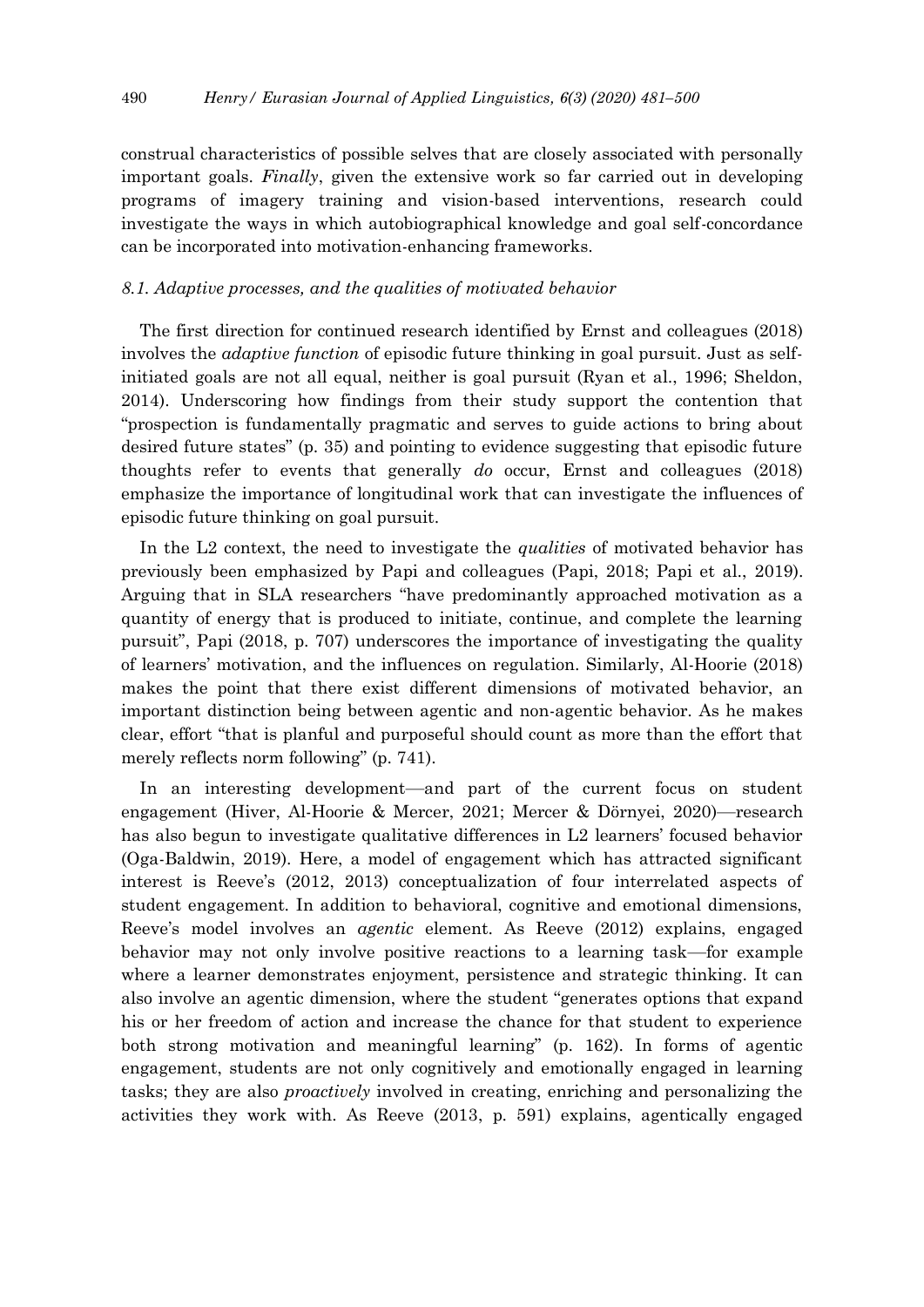students undertake "achievement facilitating action during learning activities that is above and beyond their applications of effort, enthusiasm, and strategic thinking".

When L2 learners pursue goals that are self-concordant, and which are phenomenologically linked to events expected to occur in their personal futures, engagement might be expected to be more characteristically agentive (e.g., Vasalampi, Salmela-Aro & Nurmi, 2009). In work exploring student engagement in relation to perseverance in L2 learning, an important strand would therefore involve examination of the qualities of learners' goals. In such work, and using for example Reeve's (2012, 2013) multi-dimensional conceptualization of student engagement, it would be of value to consider whether, over time, engagement associated with the pursuit of self-concordant goals differs in quality from engagement relating to goals that are merely intrinsic. Equally, similar associations with strongly and weakly personalized images of future L2 use could be usefully explored.

#### *8.2. Self-regulatory possible selves*

Another research direction identified by Ernst and colleagues (2018) concerns the question as to whether self-concordance influences event representations that encapsulate *process simulations*. That is, whether in addition to the attainment of a goal (an outcome simulation), representations also encompass simulations of the steps needed to arrive at this end-point. This is an important question. As Ernst et al., (2018) make clear, "previous studies have shown that merely focusing and fantasizing on desired outcomes without considering potential obstacles can have negative consequences for goal attainment" (p. 35). In this respect, Ernst and colleagues draw attention to the concept of self-regulatory possible selves (Hoyle & Sherrill, 2006), and the distinction between possible selves that represent self-*enhancing*, and self*defining* goals:

> The construct of goal self-concordance is conceptually related to the notion of possible selves (Markus & Nurius, 1986), and more specifically selfregulatory possible selves (i.e., possible selves that represent a self-defining goal and include specific behavioral strategies for pursuing this goal; Hoyle & Sherrill, 2006). (Ernst et al., 2018, p. 27)

According to Hoyle and Sherrill (2006), possible selves can relate to goals that are self-*defining* as well as goals that are merely self-*enhancing*. Although a selfenhancing goal can generate positive feelings about the self, it may not have immediate and direct relevance for focused behavior. A goal that is self-defining, on the other hand, is likely to generate more consistently strategic forms of regulation. As Hoyle and Sherrill (2006) explain:

> Self-regulatory possible selves are those that represent a self-defining goal and include specific behavioral strategies for pursuing the goal. Selfregulatory possible selves can be distinguished from self-enhancing possible selves, which contribute to positive feelings about the self but do not have direct relevance for current behavior. For instance, academic possible selves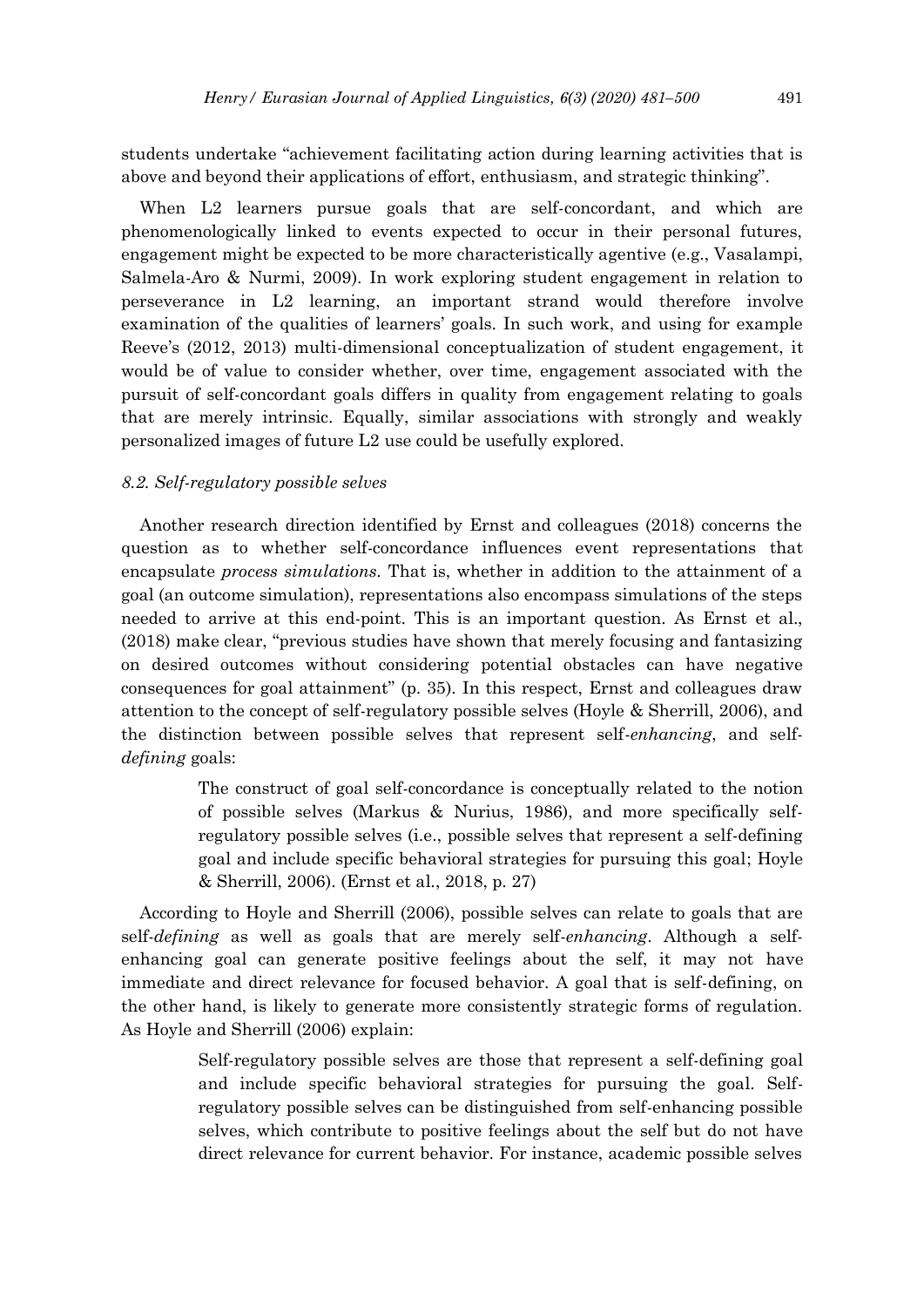that envision the self studying and avoiding distractions are likely to motivate current behavior, whereas those that envision the self simply as a high school graduate might engender positive feeling about the self but are not likely to motivate current behavior. (p. 1677)

In Dörnyei's (2009) work developing the L2 Motivational Self System (L2MSS) model, he makes clear that an ideal L2 self is likely to be effective to the degree that it forms "part of a 'package' consisting of an imagery component and a repertoire of appropriate plans, scripts and self-regulatory strategies" (p. 37). Subsequently, researchers such as Hessel (2015) and Al-Hoorie (2018) have similarly highlighted the need for an ideal to self to contain process imagery—representations of implementation actions—if it is to function effectively in generating and guiding motivated behavior. However, while at the outset of work investigating language learners' self-concept discrepancies, MacIntyre and colleagues (2009, p. 56) made the point that "future research would do well to look at how clear the implementations are", few studies have examined the ways in which learners construe their L2 selves. Nor has research investigated the extent to which representations might encompass process imagery depicting routes and obstacles. Given the findings of research into episodic future thinking, and the particular functions of self-concordant goals (Ernst et al., 2018), an issue worthy of focused investigation would be to examine whether differences in the construal of ideal L2 selves relate to the quality of the learner's goals and associated patterns of regulation (Henry & Davydenko, 2020; Papi, 2018; Papi et al., 2019), and, further, whether event representations that involve the pursuit of self-concordant goals contain implementation imagery to a greater degree than goals that are simply intrinsic.

#### *8.3. Incorporating episodic future thinking into vision-focused interventions*

The third research direction identified by Ernst and colleagues (2018) involves exploring ways of enhancing the self-concordance of imagined future events. In the context of Dörnyei's (2020) development of a theory of L2 vision, and the volume of work directed to developing techniques for enhancing visionary capacity in intervention programs, this constitutes an important pathway along which continuing work could be directed.

As is well-documented, the reinterpretation of L2 motivation effectuated in Dörnyei's (2009) L2MSS model was not simply a response to the problems associated with integrativeness (Gardner, 1985), but also a resource for supporting learner motivation. While first-generation intervention studies drew on vision-development programs from mainstream motivational science to create L2 vision-enhancing strategies, second-generation studies have implemented Dörnyei and Kubanyiova's (2014) multi-stage visionary training program in robust quasi-experimental designs. In these methodologically more exacting studies—carried out in contexts as diverse as Chile, Germany and Iran, and with learners of varying ages—promising results have been obtained, with intervention groups scoring consistently better on post-test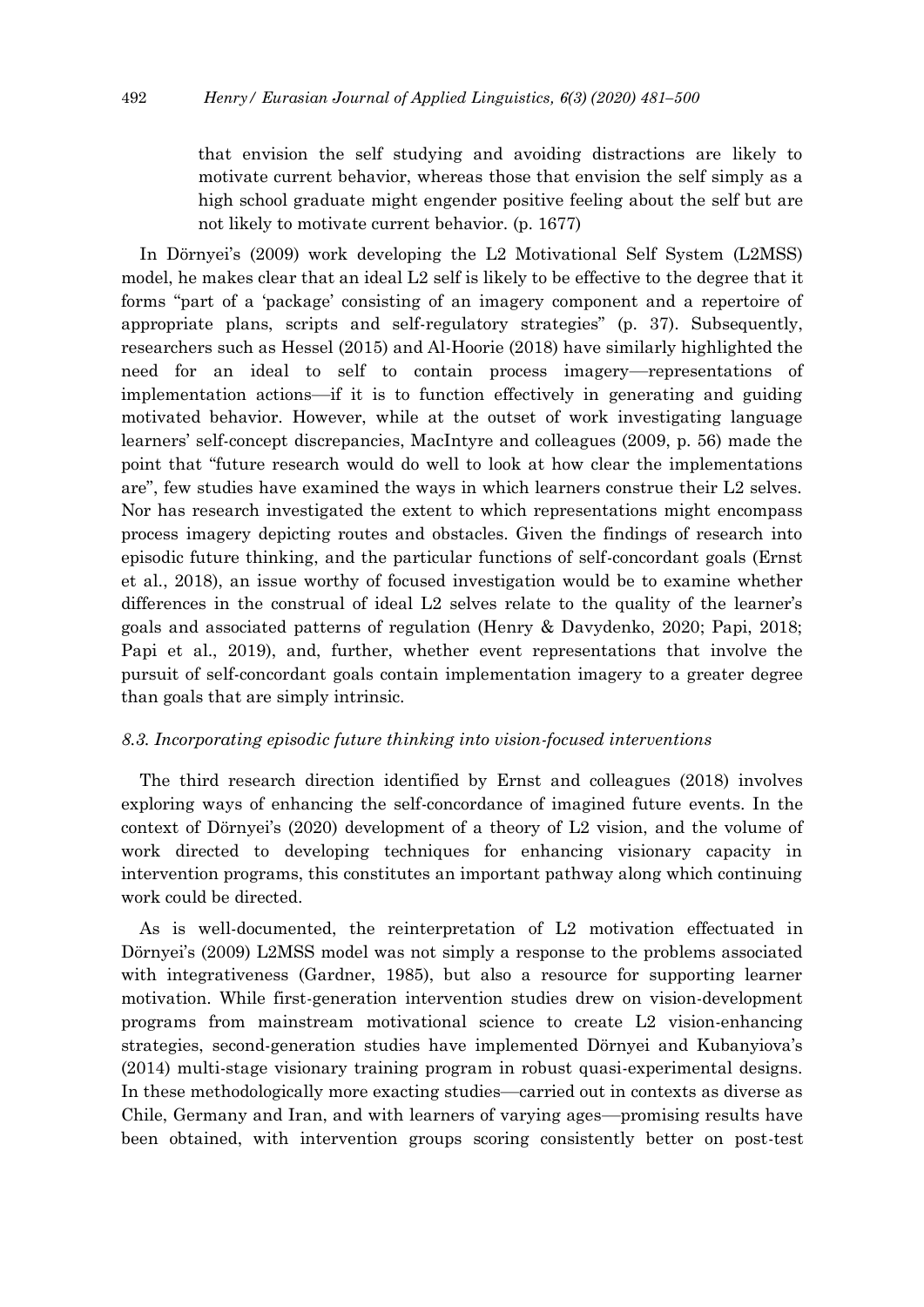measures (Busse, Cenoz, Dalmann & Rogge, in press; Safdari, in press; Sato, in press; Sato & Lara, 2019).

In a particularly interesting study, Munezane (2015) explored the effects of visualization and goal-setting on willingness to communicate (WTC) (a high-evidence correlate of L2 motivation; Elahi, Khajavy, MacIntyre, & Taherian, 2019). In this study, two intervention conditions were incorporated. In one intervention group, participants worked with visualization techniques only. In the other group, visualization was combined with goal-setting activities. Here, students considered what they wanted to achieve in their lives, and how learning English fitted with these goals. Results showed that when visualization was combined with goal-setting activities, effects on WTC were significantly enhanced. This was true in comparison with both the control group (no intervention), and the visualization-only group.

Because it demonstrates the importance of incorporating exploration of personal goals within programs of vision-enhancement, Munezane's study is particularly relevant in the context of the current discussion. In their study, Ernst and colleagues (2018) emphasize the importance of integrating imagined future events with autobiographical knowledge and point to a range of studies where cognitive techniques—for example, reflecting on the degree of ownership of a goal, and the goal's intrinsic and affective values—have successfully fostered goal self-concordance (Job & Brandstätter, 2009; Lekes, Hope, Gouveia, Koestner, & Philippe, 2012; Sheldon et al., 2002). Therefore, in the continuing development of motivational interventions in SLA, an important innovation would involve the interweaving of images of an L2-speaking or an L2-teaching self with representations of abstracted knowledge about the self in the context of projected life events. In such holistically framed interventions, a 'self-in-the-future' image would not be "represented in isolation" (D'Argembeau, 2020, p. 360), but would instead constitute a particular component within higher-order themes and sequences. In line with findings by Hiver and his colleagues (2019), who drew on McAdams' (2006) life story theorizing to show how "language learners construct overarching narratives of the L2 learning experience" (p. 102), interventions could usefully include opportunities for participants to position an event image in the context of an extended life narrative (McAdams, 2012). In this way, a language-speaking or a language-teaching self could become an integrated part of a personalized L2 autobiography.

#### **9. Conclusion**

I began this article by examining research from Turkey into the motivations of preservice English teachers embarking on their careers, and which shows how they do so with a positive outlook and expectations of being engaged in work that they hope will be meaningful, enjoyable and fulfilling (Erten, 2014; Ölmez Çağlar, 2019). While findings revealed that these participants had intrinsic goals and ideal teacher selves which referenced important personal qualities, the authors caution that patterns of development vary over time, and that dreams and aspirations are shaped by current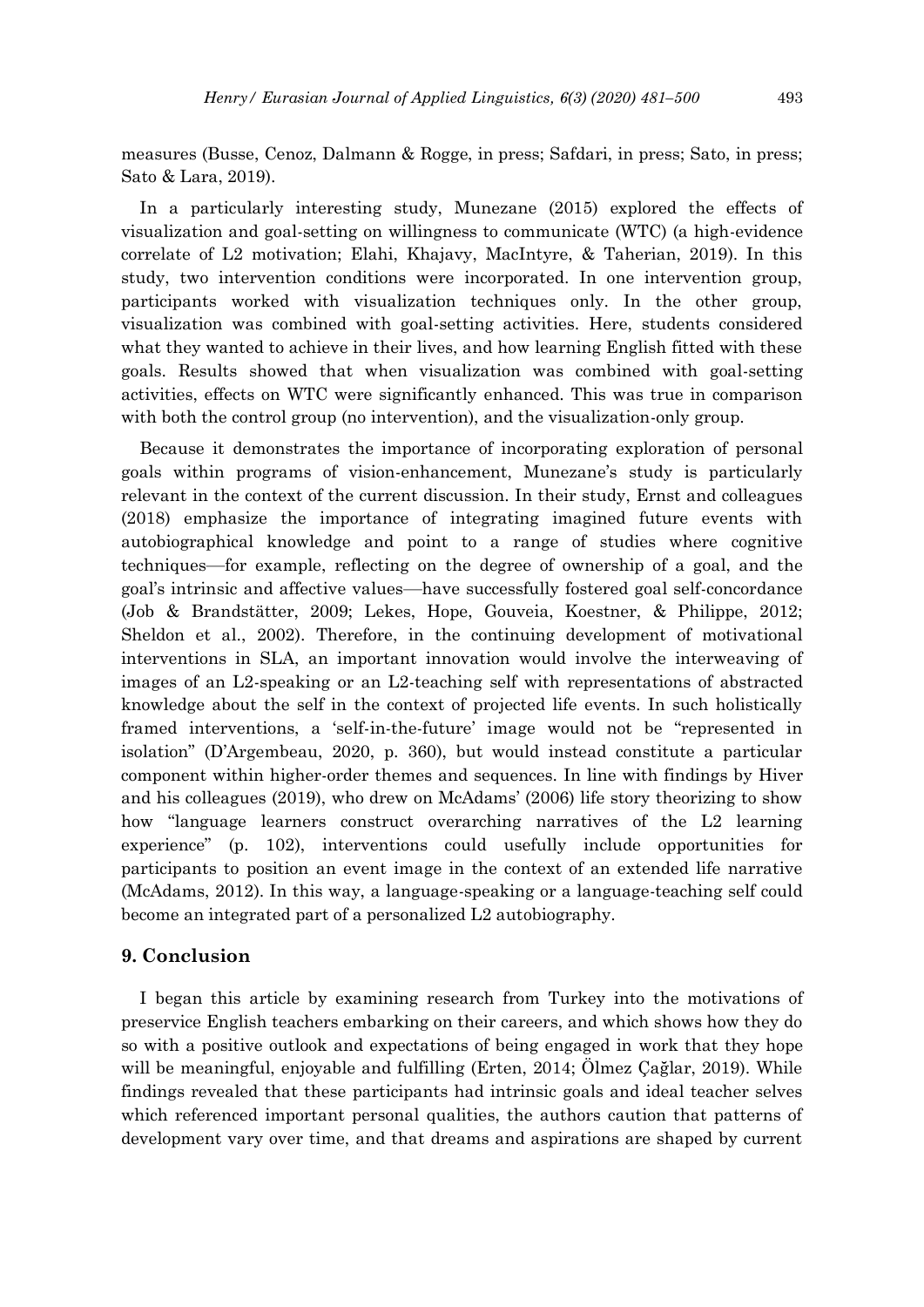experiences and conditions. Intrinsic motivation, and an idealized image of a future teacher self at the start of the learning process might therefore be best understood as *initial conditions* that are conducive to achieving such goals and enabling a preservice teacher to "have a successful life out of something they enjoy doing" (Erten, 2014, p. 40).

However, as Dörnyei (2020) has noted, we know very little about motivational trajectories through programs of learning, or the ways in which ideal L2 selves and ideal teacher selves develop over time. We also know very little about the goals associated with becoming an L2 speaker or an L2 teacher, how these goals might interact with future visions, or the ways that goal formulations, regulation, and engagement in learning change with the passing of time. Describing the exploration of persistence in L2 learning as a "debt" that motivation research "still owes to the teaching profession" (p. 137), Dörnyei (2020) argues that it is imperative that investigations take place into the ways that patterns of regulation relate to visions of future activities involving language use, and to the goals that learners pursue.

Practicalities aside, the research which Dörnyei (2020) views as necessary in order to repay this debt presents the field with a major challenge. So far, hardly any attention has been paid to the examination of language learners' goals. As McEown and Oga-Baldwin (2019) tellingly observe, while it is widely assumed that the qualities of language learners' goals will influence regulation and persistence in goalpursuit, and while there are obvious connections between learners' goal orientations and constructs such as integrativeness and the ideal L2 self, there is almost no dedicated research on these topics. As they make clear, L2 motivation researchers interested in "translating, localizing, or otherwise replicating the work done on goals [in motivational science] have an open, but theoretically and empirically grounded, field for exploration" (p. 7).

Reviewing the research on episodic future thinking (D'Argembeau, 2016, 2020), and in particular the role played by self-concordant goals in guiding action towards desired future outcomes, it is apparent that many of the insights generated in this body of work are relevant to the investigation of perseverance in L2 learning and can support conceptualizations of L2 motivation that move beyond understandings of the direction and intensity of effort (Dörnyei, 2020). Moreover, because episodic future thinking integrates the psychologies of goal pursuit and self knowledge into theories of mental time travel, it occupies conceptual terrain at the intersection between vision-based theories of motivation (Markus & Nurius, 1986), SDT-based frameworks (Deci & Ryan, 1985), and narrative approaches (McAdams, 2006). Viewed in this way, it provides L2 motivation research with a concept that can create potentially unique synergies, facilitating empirical investigation by bridging between approaches based on self-concept discrepancies (Dörnyei, 2009), intrinsic–extrinsic orientations (Noels, 2009), and narrative modes of inquiry (Dörnyei & Ryan, 2015). In highlighting the positive influences on well-being of goal self-concordance in self-referential thought, episodic future thinking also has potential to contribute to the emerging positive psychology paradigm in SLA (MacIntyre, Gregersen & Mercer, 2016, 2019). Equally,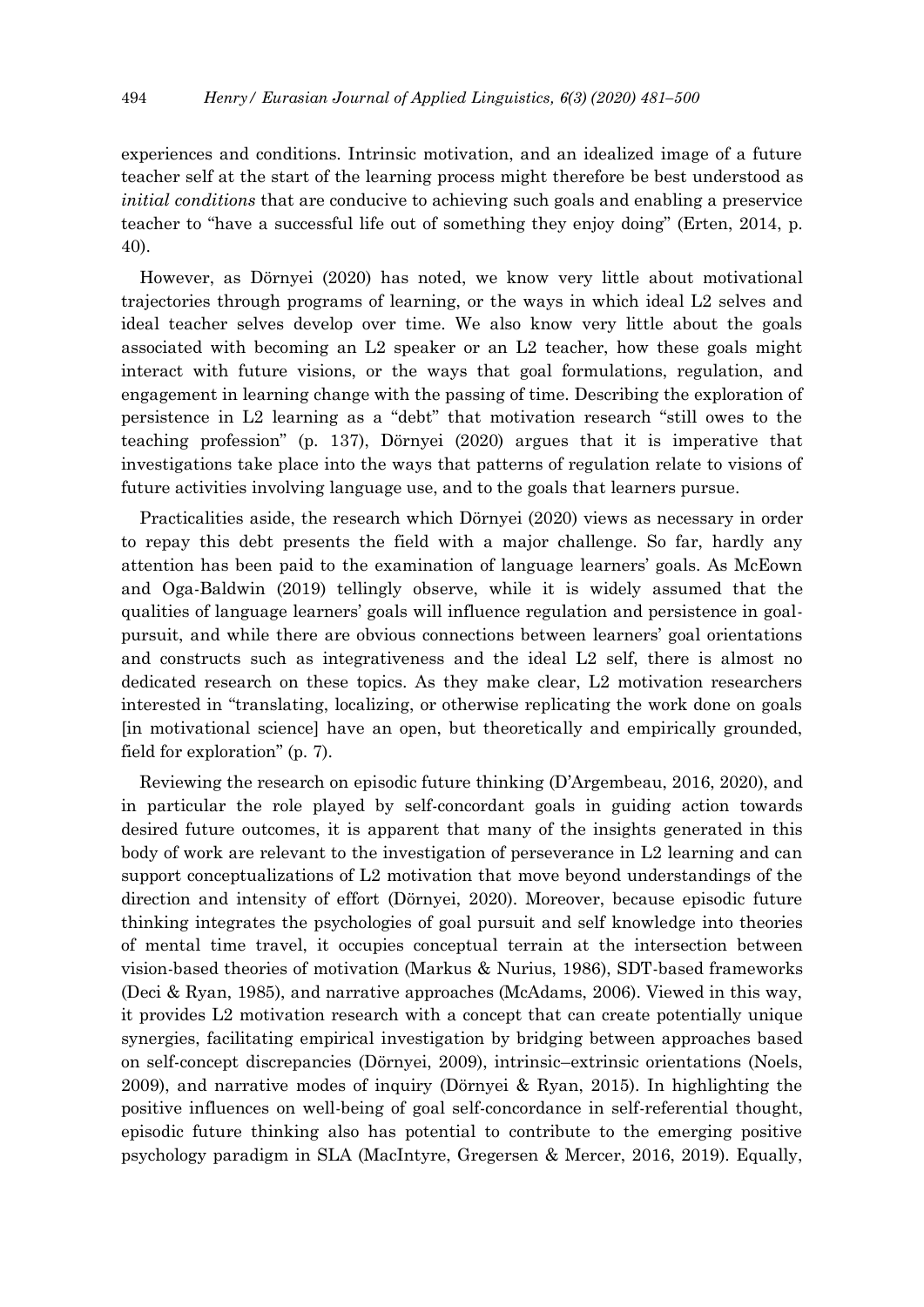the investigation of interconnections between episodic future thinking and the emotions associated with sustained motivation for L2 learning and teaching provides a further important area for research (Dewaele, 2020; MacIntyre, Ross & Clément, 2020).

At the same time, candidate concepts from other disciplines of psychology need to be closely evaluated before being incorporated into the L2 field. We need to proceed with caution when extrapolating from the findings of work carried out in divergent theoretical disciplines and derived using methodologies not generally common in our own field. We need to carefully evaluate the utility of a theory or construct, both in relation to its potential to explain a unique, and for SLA relevant motivational phenomenon (Lou & Noels, 2020), and in relation to the ways it can inform motivational practice. We need also to apply the construct intelligently, using methodologies that are suited to the investigation of targeted phenomena. While there are findings which indicate promising possibilities for supporting language learners in selecting personally appropriate goals (Ernst et al., 2018; Sheldon, Prentice & Osin, 2019), and in positioning imagined future events within an autobiographical life story context (Ben Malek et al., 2017, 2018), contributions from episodic future thinking can be evaluated only once empirical work in contexts of language learning and teaching has taken place. Hopefully, this review will inspire such work.

### **Conflict of Interest Statement**

In line with the statement of Committee on Publication Ethics (COPE), I hereby declare that I had no conflicting interests regarding any parties of this study.

#### **References**

- Al-Hoorie, A. H. (2018). The L2 motivational self system: A meta-analysis. *Studies in Second Language Learning and Teaching, 8*, 721-754.
- Austin, J. T., & Vancouver, J. B. (1996). Goal constructs in psychology: Structure, process, and content. *Psychological Bulletin, 120*, 338-375.
- Bailis, D. S., & Segall, A. (2004). Self-determination and social comparison in a healthpromotion setting. *Basic and Applied Social Psychology*, *26*, 25-33.
- Baumeister, R. F., Hofmann, W., Summerville, A., Reiss, P. T. & Vohs, K. D. (2020). Everyday thoughts in time: Experience sampling studies of mental time travel. *Personality and Social Psychology Bulletin,* 1–18. **doi: 10.1177/0146167220908411**
- Baumeister, R. F., & Masicampo, E. J. (2010). Conscious thought is for facilitating social and cultural interactions: How mental simulations serve the animal-culture interface. *Psychological Review*, *117*, 945-971.
- Ben Malek, H., Berna, F., & D'Argembeau, A. (2017). Reconstructing the times of past and future personal events. *Memory, 25*(10), 1402-1411.
- Ben Malek, H., Berna, F., & D'Argembeau, A. (2018). Envisioning the times of future events: The role of personal goals. *Consciousness and Cognition 63*, 198-205.
- Brookhart, S. M., & Freeman, D. J. (1992). Characteristics of entering teacher candidates. *Review of Educational Research, 62*, 37-60.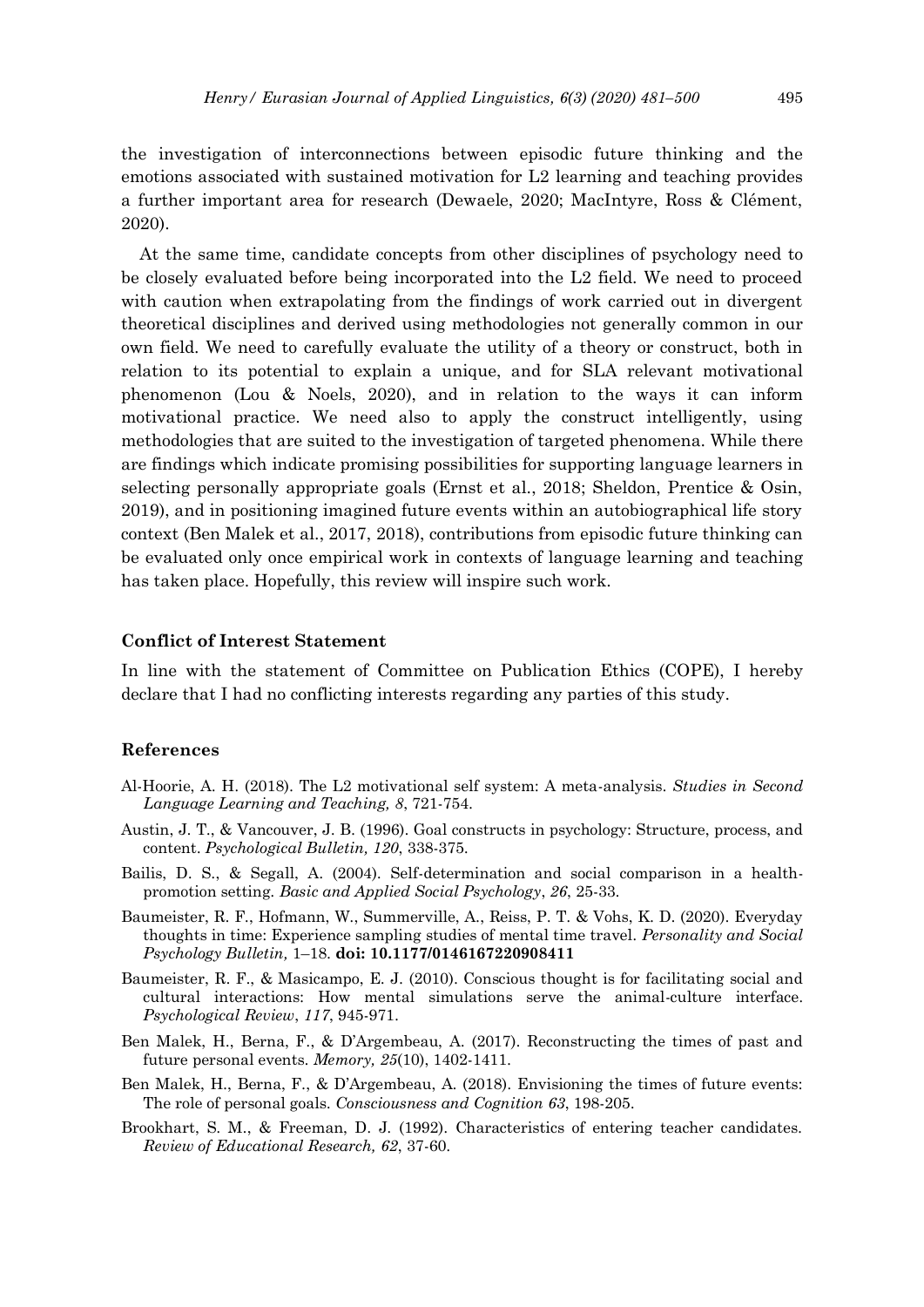- Busse, V., Cenoz, J., Dalmann, N., & Rogge, F. (in press). Addressing linguistic diversity in the language classroom in a resource-oriented way: An intervention study with primary school children. *Language Learning, 70(*2), 382-419.
- Carraro, N., & Gaudreau, P. (2011). Implementation planning as a pathway between goal motivation and goal progress for academic and physical activity goals. *Journal of Applied Social Psychology, 41*(8), 1835-1856.
- Dewaele, J.-M. (2020). What psychological, linguistic and sociobiographical variables power EFL/ESL teachers' motivation? In C. Gkonou, C., J.-M. Dewaele, & J. King (Eds.), *The emotional rollercoaster of language teaching* (pp. 269-287). Bristol: Multilingual Matters.
- D'Argembeau, A. (2016). The role of personal goals in future-oriented mental time travel. In K. Michaelian, S. B. Klein, & K. K. Szpunar (Eds.), *Seeing the Future. Theoretical perspectives on future-oriented mental time travel* (pp. 199-214). New York, NY: Oxford University Press.
- D'Argembeau, A. (2020). Imagination and self-referential thinking. In A. Abraham (Ed.), *The Cambridge Handbook of the Imagination* (pp.354-372). Cambridge: Cambridge University Press.
- D'Argembeau, A., Comblain, C., & Van der Linden, M. (2003). Phenomenal characteristic of autobiographical memories for positive, negative, and neutral events. *Applied Cognitive Psychology, 17*, 281-294.
- D'Argembeau, A., & Mathy, A. (2011). Tracking the construction of episodic future thoughts. *Journal of Experimental Psychology: General*, *140*, 258-271.
- D'Argembeau, A., & Van der Linden, M. (2004). Phenomenal characteristics associated with projecting oneself back into the past and forward into the future: Influence of valence and temporal distance. *Consciousness and Cognition*, *13*, 844-858.
- D'Argembeau, A., & Van der Linden, M. (2007). Emotional aspects of mental time travel. *Behavioral and Brain Sciences, 30*(3), 320–321.
- D'Argembeau, A., & Van der Linden, M. (2012). Predicting the phenomenology of episodic future thoughts. *Consciousness and Cognition*, *21*, 1198-1206.
- Deci, E. L., & Ryan, R. M. (1985). *Intrinsic motivation and self-determination in human behaviour*. New York: Plenum.
- Dörnyei, Z. (2009). The L2 Motivational Self System. In Z. Dörnyei & E. Ushioda (Eds.), *Motivation, language identity and the L2 self* (pp. 9-42). Bristol: Multilingual Matters.
- Dörnyei, Z. (2020). *Innovations and challenges in language learning motivation*. London: Routledge.
- Dörnyei, Z., Henry, A., & Muir, C. (2016). *Motivational currents in language learning: Frameworks for focused interventions*. New York: Routledge.
- Dörnyei, Z., & Kubanyiova, M. (2014). *Motivating learners, motivating teachers: Building vision in the language classroom.* Cambridge: Cambridge University Press.
- Dörnyei, Z., & Ryan, S. (2015). *The psychology of the language learner revisited*. New York: Routledge.
- Elahi, M., Khajavy, G. H., MacIntyre, P. D., & Taherian, T. (2019). A meta-analysis of L2 willingness to communicate and its three high-evidence correlates. *Journal of Psycholinguistic Research, 48*, 1241-1267.
- Elliot, A. J., Sheldon, K. M., & Church, M. (1997). Avoidance personal goals and subjective well-being. *Personality and Social Psychology Bulletin, 23*, 915-927.
- Ernst, A., & D'Argembeau, A. (2017). Make it real: Belief in occurrence within episodic future thought. *Memory & Cognition*, *45*, 1045-1061.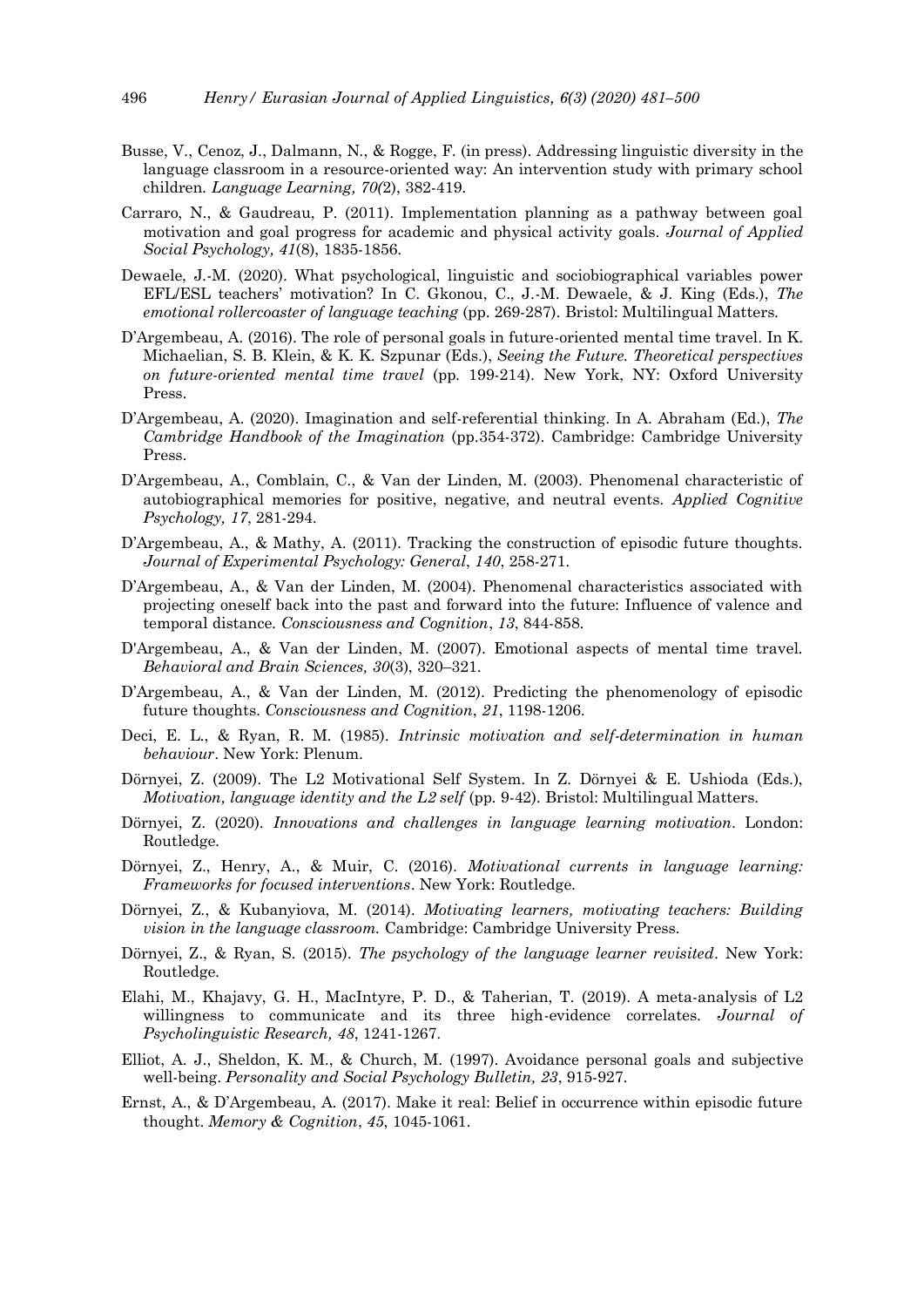- Ernst, A., Philippe, F. L., & D'Argembeau, A. (2018). Wanting or having to: The influence of goal self-concordance on the representation of personal future events. *Consciousness and Cognition*, *66*, 26-39.
- Ernst, A., Scoboria, A., & D'Argembeau, A. (2019). On the role of autobiographical knowledge in shaping belief in the future occurrence of imagined events. *Quarterly Journal of Experimental Psychology, 72*(11), 2658-2671.
- Erten, İ. H. (2014). Understanding the reasons behind choosing to teach English as a foreign language. *Novitas ROYAL* (*Research on Youth and Language*), *8*(1), 30-44.
- Erten, I. H. (2015a). Age-related gender differences in casual attributions of Turkish learners of English as a foreign language. *ELT Research Journal, 4*(2), 129-146.
- Erten, İ. H. (2015b). Social desirability bias in altruistic motivation for choosing teaching as a career. *Hacettepe Üniversitesi Eğitim Fakültesi Dergisi* [Hacettepe University Journal of Education], *30*(1), 77-89.
- Erten, I. H. & Burden, R. L. (2014). The relationship between academic self-concept, attributions, and L2 achievement. *System, 42*, 391-401.
- Gardner, R. C. (1985). *Social psychology and second language learning: The role of attitudes and motivation*. London: Edward Arnold.
- Grant, A. M., & Shin, J. (2012). Work motivation: Directing, energizing, and maintaining effort (and research) In R. M. Ryan (Ed.), *The Oxford handbook of human motivation* (pp. 505- 519). New York: Oxford University Press.
- Henry, A., & Davydenko, S. (2020). Thriving? Or surviving? An approach–avoidance perspective on adult language learners' motivation. *The Modern Language Journal, 104*(2), 363-380*.*
- Hessel, G. (2015). From vision to action: Inquiring into the conditions for the motivational capacity of ideal second language selves. *System, 52*, 103-114.
- Higgins, E. T. (1996). Knowledge activation: Accessibility, applicability, and salience. In E. T. Higgins, & A. W. Kruglanski (Eds.). *Social psychology: Handbook of basic principles* (pp. 133-168). New York, NY: Guilford Press.
- Hiver, P. (2013). The interplay of possible language teacher selves in professional development choices. *Language Teaching Research, 17*(2), 210-227.
- Hiver, P., Al-Hoorie, A. H., & Mercer, S. (2021). *Student engagement in the language classroom.* Bristol: Multilingual Matters.
- Hiver, P., Obando, G., Sang, Y., Tahmouresi, S., Zhou, A., & Zhou, Y. (2019). Reframing the L2 learning experience as narrative reconstructions of classroom learning. *Studies in Second Language Learning and Teaching*, *9*(1), 83-116.
- Hoyle, R. H., & Sherrill, M. R. (2006). Future orientation in the self-system: Possible selves, self-regulation, and behavior. *Journal of personality, 74*(6), 1673-1696.
- Jeunehomme, O., & D'Argembeau, A. (2019). The time to remember: temporal compression and duration judgments in memory for real-life events. *Quarterly Journal of Experimental Psychology, 72*(4), 930–942.
- Job, V., & Brandstätter, V. (2009). Get a taste of your goals: Promoting motive-goal congruence through affect-focus goal fantasy. *Journal of Personality, 77*(5), 1527-1559.
- Koestner, R., Otis, N., Powers, T. A., Pelletier, L., & Gagnon, H. (2008). Autonomous motivation, controlled motivation, and goal progress. *Journal of Personality, 76*(5), 1201- 1230.
- Kubanyiova, M. (2009). Possible selves in language teacher development. In Z. Dörnyei & E. Ushioda (Eds.), *Motivation, language identity and the L2 self* (pp. 314-332). Bristol, UK: Multilingual Matters.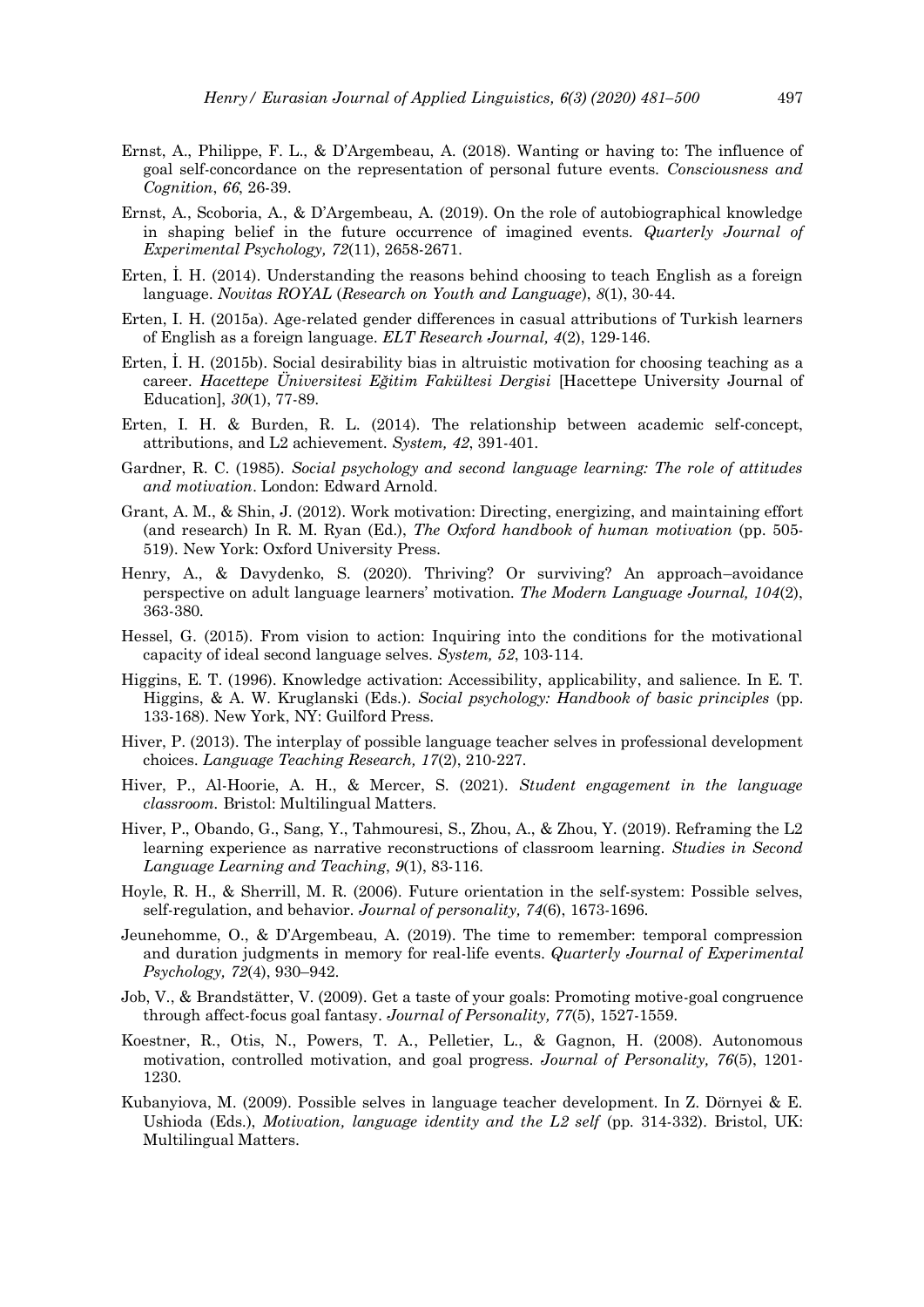- Kubanyiova, M. (2014). Motivating language teachers: Inspiring vision. In D. Lasagabaster, A. Doiz, & J. M. Sierra (Eds.), *Motivation and foreign language learning: From theory to practice* (pp. 71-89). Amsterdam: John Benjamins.
- Lehner, E., & D'Argembeau, A. (2016). The role of personal goals in autonoetic experience when imagining future events. *Consciousness and Cognition, 42*, 267-276.
- Lekes, N., Hope, N. H., Gouveia, L., Koestner, R., & Philippe, F. L. (2012). Influencing value priorities and increasing well-being: The effects of reflecting on intrinsic values. *The Journal of Positive Psychology, 7*(3), 249-261.
- Lou, N. M. & Noels, K. A. (2019). Promoting growth in foreign and second language education: A research agenda for mindsets in language learning and teaching. *System, 86*, 102126.
- Lou, N. M., & Noels, K. A. (2020). Language mindsets, meaning-making, and motivation. In M. Lamb, K. Csizér, A. Henry & S. Ryan (Eds.), *The Palgrave handbook of motivation for language learning* (pp. 537-559). Basingstoke: Palgrave Macmillan.
- MacIntyre, P. D., Gregersen, T., & Mercer, S. (2016). *Positive psychology in SLA*. Bristol: Multilingual Matters.
- MacIntyre P. D., Gregersen T. & Mercer S. (2019). Setting an agenda for positive psychology in SLA: Theory, practice, and research. *The Modern Language Journal, 103*(1), 262-274.
- MacIntyre, P. D., Mackinnon, S. P., & Clément, R. (2009). The baby, the bathwater, and the future of language learning motivation research. In Z. Dörnyei & E. Ushioda (Eds.), *Motivation, language identity and the L2 self (pp. 43-65). Bristol, UK: Multilingual Matters.*
- MacIntyre, P. D., Ross, J., & Clément, R. (2020). Emotions are motivating. In M. Lamb, K. Csizér, A. Henry & S. Ryan (Eds.), *Palgrave handbook of motivation for language learning*  (pp. 183-202). Basingstoke: Palgrave Macmillan.
- Markus, H., & Nurius, P. (1986). Possible selves. *American psychologist, 41*, 954-969.
- McAdams, D. P. (2006). The role of narrative in personality psychology today. *Narrative Inquiry, 16*, 11-18.
- McAdams, D. P. (2012). Exploring psychological themes through life narrative accounts. In J. A. Holstein, & J. F. Gubrium (Eds.), *Varieties of narrative analysis* (pp. 15-32). London: SAGE.
- McEown, M. S., & Oga-Baldwin, W.L.Q. (2019). Self-determination for all language learners: New applications for formal language education. *System, 86*, 102124.
- Munezane, Y. (2015). Enhancing willingness to communicate: Relative effects of visualization and goal setting. *The Modern Language Journal*, *99*, 175-191.
- Mercer, S., & Dörnyei, Z. (2020). *Engaging language learners in contemporary classrooms*. Cambridge: Cambridge University Press.
- Michaelian, K., Klein, S. B., & Szpunar, K. K. (Eds.). (2016). *The past, the present, and the future of future-oriented mental time travel: Editors' introduction* (pp. 1-22). New York: Oxford University Press.
- Milyavskaya, M., Inzlicht, M., Hope, N., & Koestner, R. (2015). Saying "no" to temptation: Want-to motivation improves self-regulation by reducing temptation rather than by increasing self-control. *Journal of Personality and Social Psychology, 109*(4), 677-693.
- Noels, K. A. (2009). Identity and the internalization of language learning into the self-concept. In Z. Dörnyei & E. Ushioda (Eds.), *Motivation, language identity and the L2 self* (pp. 295- 313). Clevedon, UK: Multilingual Matters.
- Oga-Baldwin, W.L.Q. (2019). Acting, thinking, feeling, making, collaborating: The engagement process in foreign language learning. *System, 86*, 102128.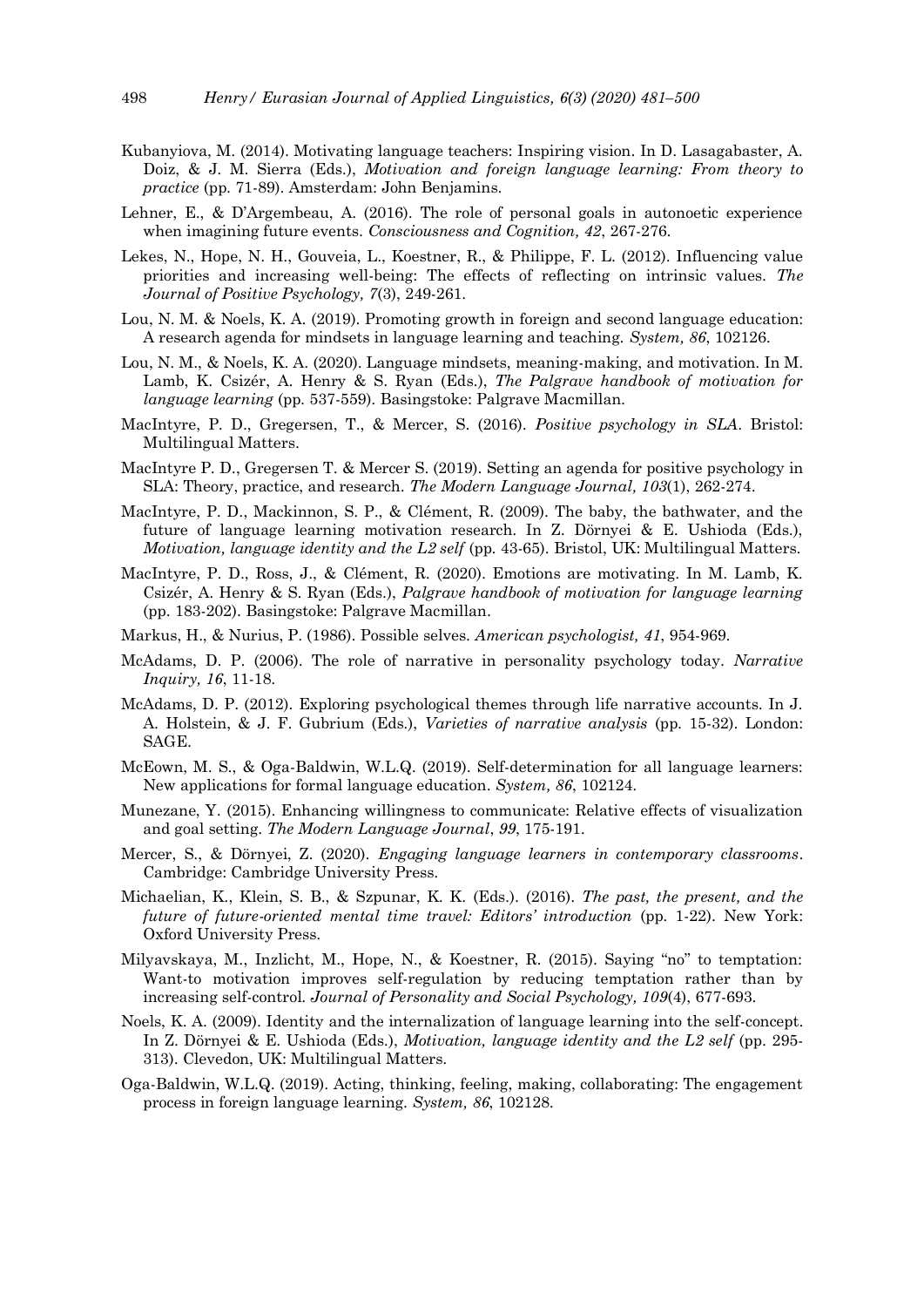- Ölmez Çağlar, F. (2019). *Relationships among possible selves, motivations and self-efficacy beliefs of senior student teachers of English* (Unpublished PhD thesis). Hacettepe University, Turkey.
- Ölmezer Öztürk, E. (2015). A qualitative study on the motivation of Turkish EFL teachers working at state universities. *Journal of Theory and Practice in Education, 11*(4), 1436- 1453.
- Papi, M. (2018). Motivation as quality: Regulatory fit effects on incidental vocabulary learning. *Studies in Second Language Acquisition, 40*, 707-730.
- Papi, M., Bondarenko, A. V., Mansouri, S., Feng, L., & Jiang, C. (2019). Rethinking L2 motivation research: The 2× 2 model of L2 self-guides. *Studies in Second Language Acquisition, 41*, 337-361.
- Reeve, J. (2012). A self-determination theory perspective on student engagement. In S.L. Christenson, A.L. Reschly, & C. Wylie (Eds.), *Handbook of research on student engagement* (pp.149-172). New York: Springer.
- Reeve, J. (2013). How students create motivationally supportive learning environments for themselves: The concept of agentic engagement. J*ournal of Educational Psychology 105*(3), 579–595.
- Richardson, P.W., & Watt, H.M.G. (2005). I have decided to become a teacher: influences on career change. *Teaching and Teacher Education, 21*, 475-489.
- Richardson, P.W., & Watt, H.M.G. (2006). Who chooses teaching and why? Profiling characteristics and motivation across three Australian Universities. *Asia-Pacific Journal of Teacher Education, 34*, 27-56.
- Ryan, R. M., & Deci, E. L. (2000). Self-determination theory and the facilitation of intrinsic motivation, social development, and well-being. *American Psychologist, 55*, 68-78.
- Ryan, R. M., & Deci, E. L. (2017). *Self-Determination theory: Basic psychological needs in motivation, development, and wellness*. New York: The Guilford Press.
- Ryan, R. M., Sheldon, K. M., Kasser, T., & Deci, E. L. (1996). All goals are not created equal: The relation of goal content and regulatory styles to mental health. In J. A. Bargh & P. M. Gollwitzer (Eds.), *The psychology of action: Linking cognition and motivation to behavior* (pp. 7-26). New York: The Guilford Press.
- Safdari, S. (in press). Operationalizing L2 motivational self system: Improving EFL learners' motivation through a vision enhancement program. *Language Teaching Research*. **https://doi.org/10.1177/1362168819846597**.
- Sato, M. (in press). Generating a Roadmap for Possible Selves via a Vision Intervention: Alignment of Second Language Motivation and Classroom Behavior. *TESOL Quarterly*. **https://doi.org/10.1002/tesq.611**.
- Sato, M., & Lara, P. (2019). Interaction vision intervention to increase second language motivation: A classroom study. In M. Sato & S. Loewen (Eds.), *Evidence-based second language pedagogy: A collection of instructed second language acquisition studies* (pp. 287-313). New York, NY: Routledge.
- Scoboria, A., Mazzoni, G., Ernst, A., & D'Argembeau, A. (2020). Validating "belief in occurrence" for future autobiographical events. *Psychology of Consciousness: Theory, Research, and Practice, 7*(1), 4-29.
- Sheldon, K. M. (1995). Creativity and self-determination in personality. *Creativity Research Journal, 8,* 61-72.
- Sheldon, K. M. (2014). Becoming oneself. *Personality and Social Psychology Review, 18*(4), 349- 365.